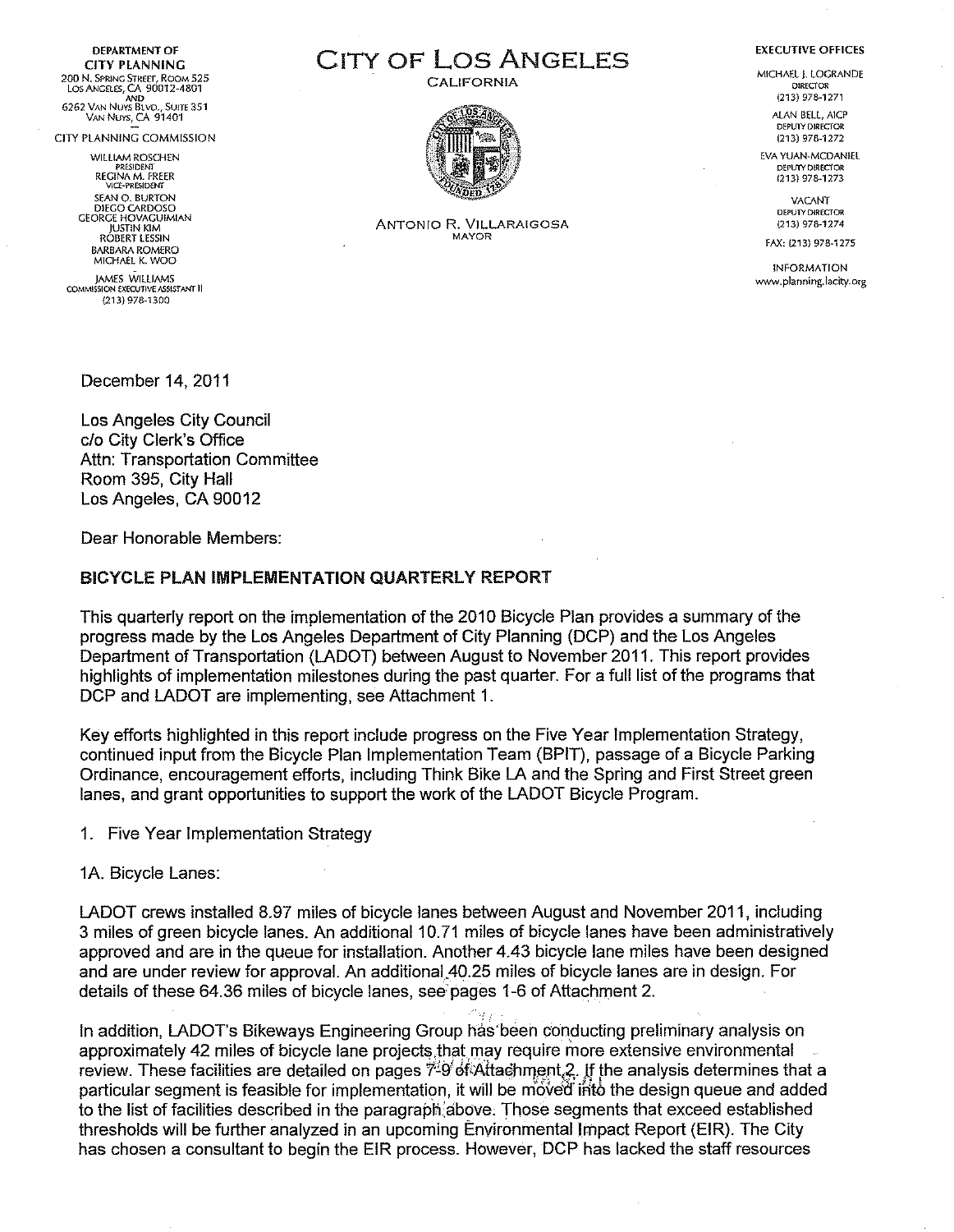necessary to manage the process. The City's Managed Hiring Committee recently approved a new Bicycle Planner position in DCP, and once the position is filled, DCP and LADOT will begin the EIR process by conducting seeping meetings in the project areas.

### 1B. Bicycle-Friendly Streets

LADOT is also actively working on 3.60 miles of bicycle-friendly streets in Central and West LA. These facilities are detailed on page 10 of Attachment 2.

1C. Shared Lane Markings (Sharrows):

During the weekend of October 1, 2011, LADOT crews installed 20.5 miles of sharrows. Pages 11 and 12 of Attachment 2 list the street segments covered by the sharrows during August and November 2011. Many of these sharrows were applied on existing bicycle routes, closed gaps between existing bicycle lanes or were the first treatments on future Bicycle Friendly Streets.

### 1D. Bicycle Paths

To complement the current 49-mile Green Network, LADOT is working on 17.89 miles of bicycle path projects along the Los Angeles River, the Orange Line Extension, Exposition Light Rail Line Phase 2, and San Fernando Road. These projects are detailed on page 13 of Attachment 2.

2. Bicycle Plan Implementation Team

The Bicycle Plan Implementation Team (BPIT) held its last quarterly meeting on Tuesday, October 4, 2011. Participants contributed to a discussion on design proposals for bicycle lane projects in West Los Angeles. The bicycle lane projects examined were on Avenue of the Stars, Westwood Boulevard, National Place, Bundy Drive, Centinela Avenue, and Overland Avenue. LADOT announced plans for an online facility prioritization survey that was released to the public on November 28, and DCP presented an overview of the City's update of the Mobility Element of the General Plan.

## 3. Bicycle Parking

On September 30, 2011, the Los Angeles City Council approved the Department of City Planning's proposed ordinance amending Sections 12.03, 12.21, and 12.21,1 of the Los Angeles Municipal Code to expand bicycle parking requirements throughout the City, The ordinance is now being prepared by the City Attorney's Office. The actions will expand bicycle parking requirements to cover multi-family residential developments with more than three units or more than five guest rooms; include commercial, industrial, and manufacturing uses of less than 10,000 square feet; increase the levels of bicycle parking required under the current code for commercial, institutional, and industrial projects; define acceptable locations for bicycle parking; require that both short-term and long-term bicycle parking be provided; improve design standards; amend the amount of bicycle parking that may be substituted for automobile parking, and provide rules for the installation of bicycle parking within the public right-of-way by private businesses.

For the period of August through October 2011, LADOT installed 211 lnverted-U bicycle racks in the public right-of-way through its Sidewalk Bicycle Parking Program.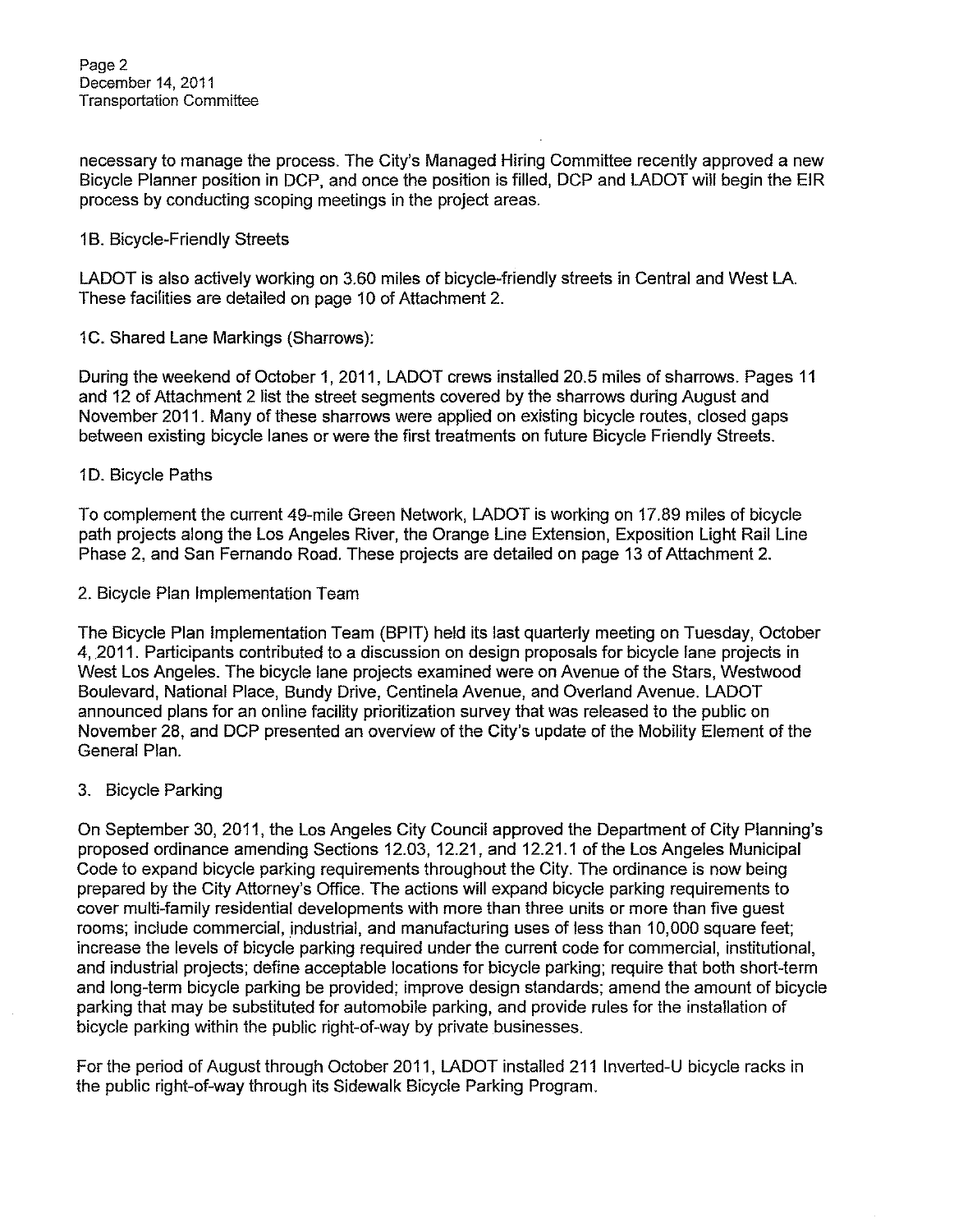### 4. Encouragement Efforts

### 4A. Think Bike LA

On September 22-23, 2011, the City of Los Angeles hosted a delegation of Dutch cycling experts through Think Bike LA. This two day event featured an information exchange session by Dutch Design Manual for Bicycle Traffic (CROW) expert Hillie Talens to incorporate Dutch cycling innovations into Los Angeles roadways. Teams of City staff, council deputies, the Bicycle Advisory Committee, community and institutional stakeholders, and the Los Angeles County Bicycle Coalition (LACBC) toured three areas of the City and identified several innovative cycling treatments (green lanes, bike boxes, and safer interfacing of bikes and rail) that could be applied to Spring and Main Streets in Downtown LA, Van Nuys Boulevard in Pacoima, and Vermont Avenue and Jefferson Boulevard in the USC/South LA area. The proposals were presented at the close of the two-day event and were well received by the public that was in attendance.

#### 4B. Green Lanes on Spring and First Streets

LADOT has built on the momentum of the Think Bike LA event, designing and installing Los Angeles' first buffered green bicycle lane on Spring Street between  $9^{\text{th}}$  Street and Cesar Chavez Avenue in November 2011. LADOT worked with the Downtown Los Angeles Neighborhood Council, the Los Angeles County Bicycle Coalition and the 9<sup>th</sup> and 14<sup>th</sup> Council Districts to implement the project on an expedited timeline. A press conference celebrating the opening of the 1 .5-mile Spring Street buffered green lane as well as a 1 .6-mile green lane on First Street from Boyle Avenue to Lorena Street was held on Monday, November 14, 2011. Over 100 people attended the press conference and the project was celebrated in many news outlets such as the Los Angeles Times, Downtown News, local news channels and blogs.

## 4C. Wayfinding Program

DOT will begin work in January on a previously funded Call for Projects award - Bicycle Wayfinding Signage Program. The project is meant to encourage bicycling by providing signage that will assist travelers in utilizing their bicycles to travel to local destinations. LADOT plans on prioritizing the installation of wayfinding signage along Bicycle Friendly Street (BFS) facilities in the Five Year Implementation Strategy and along existing and prominent facilities like the LA River and Orange Line Bike Paths. LADOT will be conducting neighborhood outreach in 2012 to garner input from local communities to determine appropriate locations for the signage.

#### 5. Funding Applications and Awards

LADOT applied for over \$30 million of funding for multiple capital projects and cycling encouragement programs this past calendar year and has been awarded \$4.3 million for the period between August and November 2011 to make the proposals a reality.

## 5A. Metro Call for Projects - Funded

LADOT Bicycle Program submitted eight applications to Metro's recent Call for Projects requesting \$16,100,000 of capital projects in the Bike Category and \$1,920,000 of capital projects in the TDM Category. Two projects received funding recommendations totaling \$3,372,329. A bicycle corral launch project was funded in both categories, in the Bike Category for the capital costs (\$415,233), and in the TDM Category to support with outreach and marketing (\$557,329). A 1.25 mile bicycle path project in West San Fernando Valley received \$2,815,000 in recommended funding.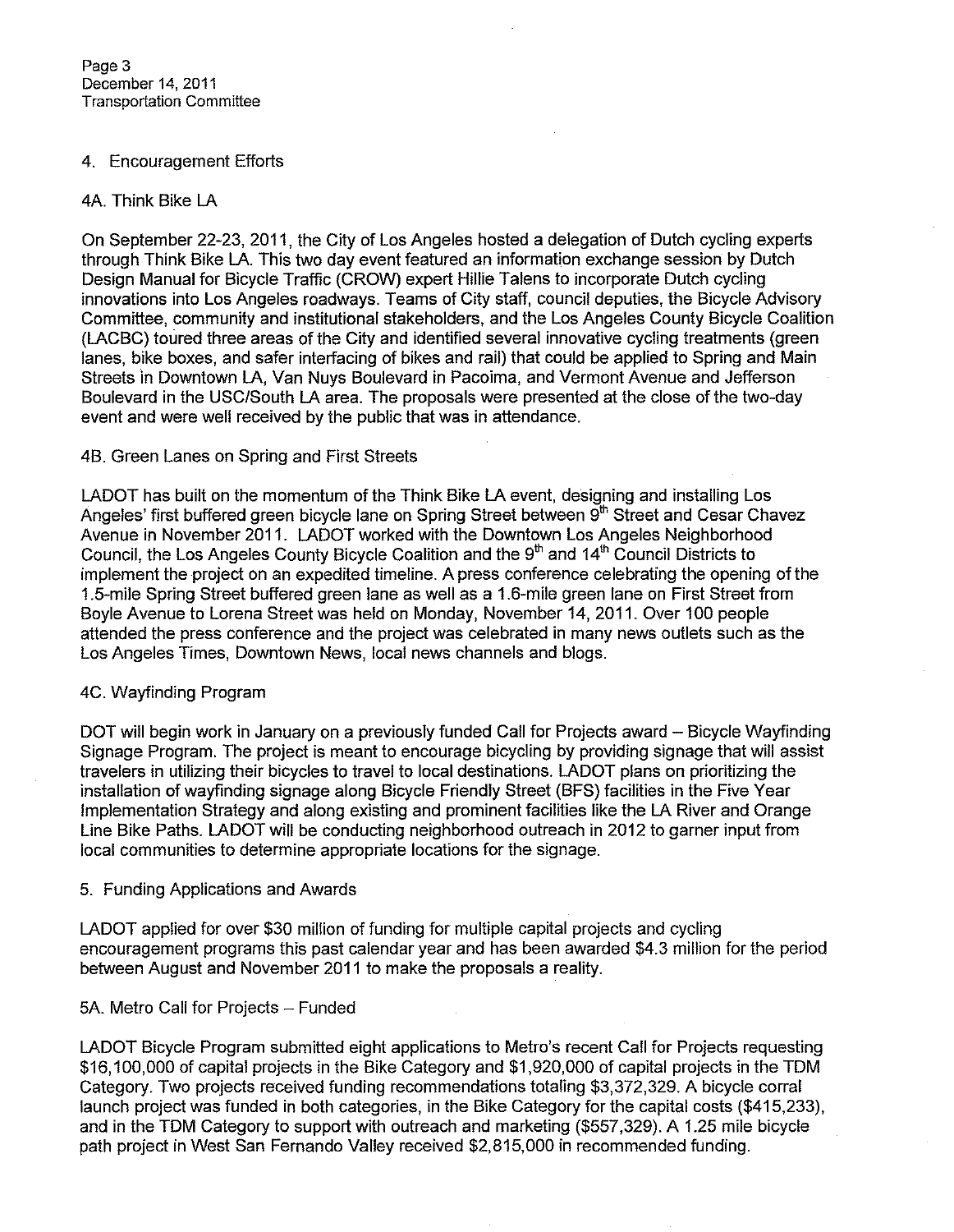Page 4 December 14, 2011 Transportation Committee

### 58. Federal Safe Routes to Schools- Funded

LADOT was recently awarded \$972,400 of funding for its Berendo Middle School Federal Safe Routes to School (SRTS) grant application. This grant will allow the construction of a Bicycle Friendly Street (BFS) on 11th Street between Harvard Boulevard and Hoover Avenue, as well as additional safety improvements near the school, and educational programming to complement the infrastructure improvements. This BFS facility will help create a safer east-west route through the heart of Pico-Union for both bicyclists and pedestrians, school children and members of the local community.

LADOT also applied for but was not awarded funding to construct Bicycle Friendly Street connections and improvements to Bret Harte Middle School in South Los Angeles along Hoover Street, 92<sup>nd</sup> Street, and Colden Avenue. The project also would have included educational programming to complement the proposed infrastructure improvements.

### 5C. Unique Funding Opportunities- Applied

The LADOT Bicycle Program applied for a \$13 million grant through the USDOT's Transportation Investment Generating Economic Recovery (TIGER) Ill Discretionary Grant program to substantially complete a significant section of the LA River Bike Path linking the Valley to Long Beach via a contiguous bikeway corridor, creating a true non-motorized transportation network via the LA River. The project will connect river path segments already built or under construction and establish a robust on-street feeder network throughout Downtown LA. The LADOT Bicycle Program assembled a working group consisting of the Department of Public Works Bureau of Engineering's River Project Offices, Bureau of Street Services, Bureau of Street Lighting, LADOT Grants management staff, the Trust for Public Land to develop the project and reached out to the City of Vernon. If awarded, construction would start as soon as fall 2013.

#### 50. Bikes Belong Grant- Applied

LADOT Bicycle Program applied for \$25,000 in funding to create a Bicycle Repair Station Business Improvement Program to foster public-private partnerships between the City and local businesses. The program, if funded, would install bicycle repair stations in the public right-of-way in front of businesses to allow bicyclists public access to tools and to pump air into their tires.

5E. Caltrans Community-Based Transportation Planning and Environmental Justice Grants-Unfunded

The LADOT Bicycle Program applied for, but was not awarded, two Caltrans Transportation Planning Grants for Fiscal Year 2011-2012. With LACBC as a community partner, LADOT applied for the Environmental Justice Grant which focused on on-going bicycle planning with low-income communities of color in South and East LA. The Community-Based Transportation Planning Grant application focused on introducing neighborhood-level bicycle infrastructure to LA's communities through "Bicycle Friendly Streets in a Box." Although neither application was funded, the LADOT Bicycle Program is pursuing other funding opportunities for these efforts.

If you have questions about this report, please contact Claire Bowin of my staff at (213) 978-1213 or claire.bowin@lacity.org or Jane Choi of my staff at (213) 978-1194 or jane.choi@lacity.org.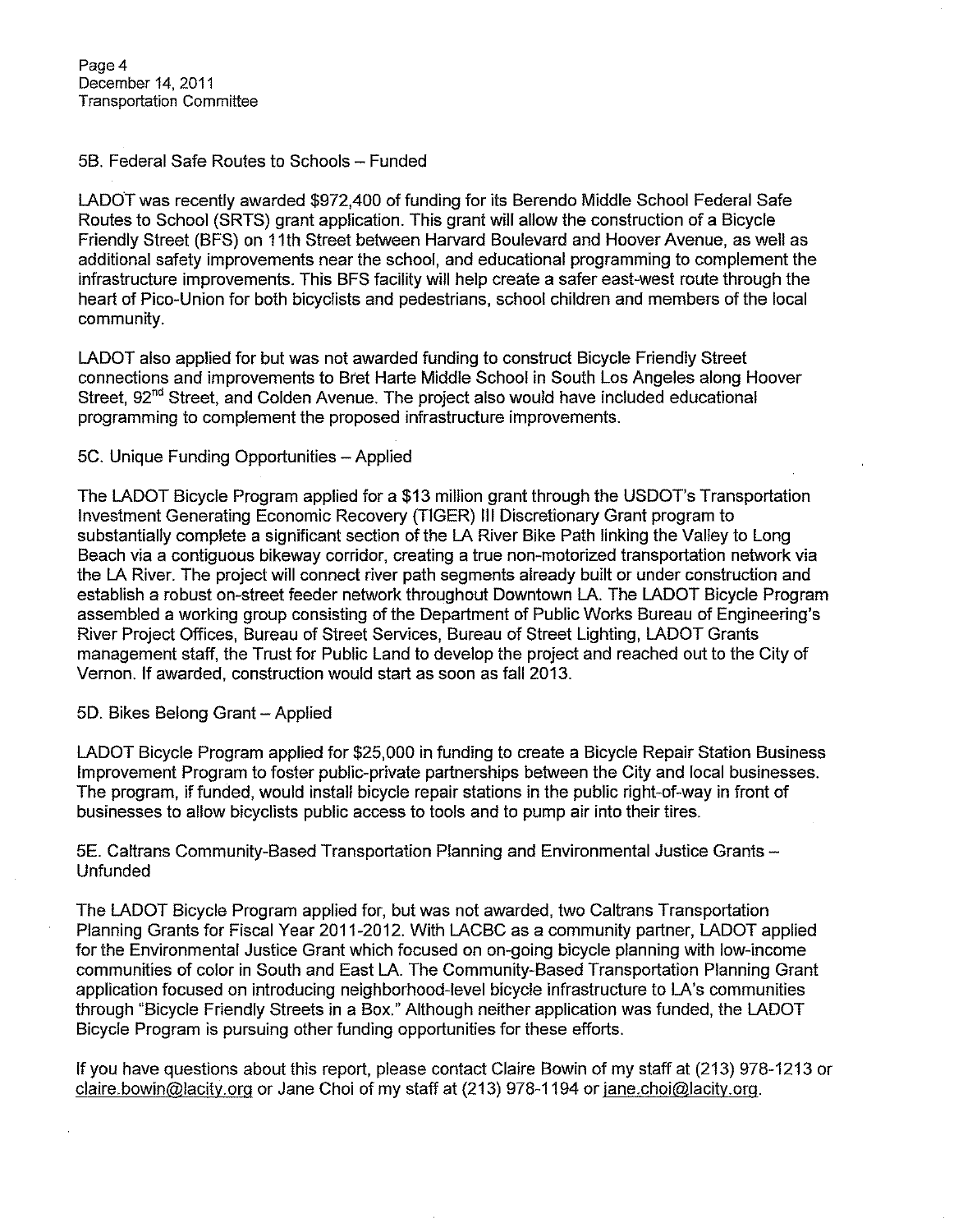Page 5 December 14, 2011 Transportation Committee

Sincerely,

s{M:~~

MICHAEL J. LOGRANDE Director of Planning

**Attachments** 

1. Bicycle Plan Program Implementation List- November 30, 2011

 $\frac{1}{2}$ 

 $\hat{\mathcal{A}}$ 

2. Active Bikeways Projects (August to November) as of November 30, 2011

 $\overline{\phantom{a}}$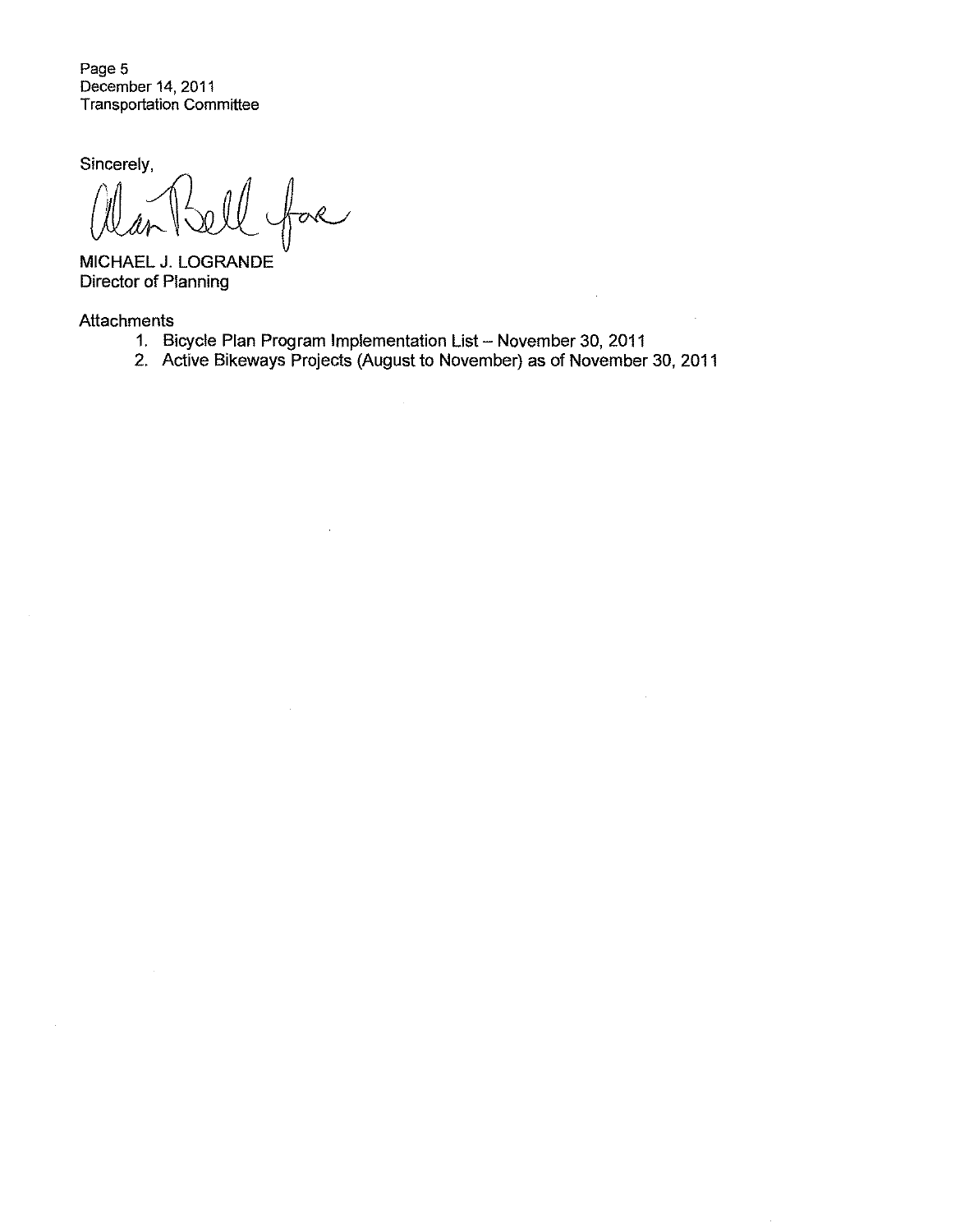$\mathcal{L}$ 

|    | <b>Bicycle Plan Program Implementation - 11/30/2011</b>    |                |                        |                                                          |                                        |                                                             |  |  |  |  |
|----|------------------------------------------------------------|----------------|------------------------|----------------------------------------------------------|----------------------------------------|-------------------------------------------------------------|--|--|--|--|
|    | Program                                                    | Program Number | Goal                   | Objective                                                | Agency(s)/ Divison                     | <b>Status</b>                                               |  |  |  |  |
|    | Backbone Network                                           | 1.1.2A         | 1.1 - Equity - Access  | 35 year build out of network                             | DOT/Bicycle Program                    | Projects in progress                                        |  |  |  |  |
| 2. | Neighborhood Network                                       | 1.1.2 B        | 1.1 - Equity - Access  | 35 year build out of network                             | DOT/Bicycle Program                    | Projects in progress                                        |  |  |  |  |
|    | 3 15 Year Implementation                                   | 1.1.2 C        | 1.1 - Equity - Access  | 35 year build out of network                             | DOT/Bicycle Program                    | Projects in progress/Priority on-<br>line survey out        |  |  |  |  |
| 4  | Safe Routes Plan                                           | 1.1.2 D        | 1.1 - Equity - Access  | Develop Safe Routes plan                                 | DOT/Citywide Traffic<br>Safety         | In development                                              |  |  |  |  |
| 5  | School Parent Organizations                                | 1.1.3A         | 1.1 - Equity - Access  | Increase bike facilites at local schools                 | DOT/Bicycle Program                    | Working on Safe Routes projects.                            |  |  |  |  |
| 6. | Downtown Bikeweays                                         | 1.1.3 B        | 1.1 - Equity - Access  | Plan and implement Downtown bikeways DOT/Bicycle Program |                                        | Spring St green buffered<br>BL/TIGER request for DT Network |  |  |  |  |
| 7. | <b>Bicycle Friendly Street</b>                             | 1.1.4A         | 1.1 - Equity - Access  | Implement Neighborhood Network                           | DOT/Bicycle Program                    | 4th St roundabouts in progress                              |  |  |  |  |
| 8  | Enhanced Bicycle Routes                                    | 1.1.5 A        | 1.1 - Equity - Access  | Improve safety                                           | DOT/Bicycle Program                    | 15 miles of Sharrows added to<br><b>Bike Routes</b>         |  |  |  |  |
| 9  | Protected Bicycle Lanes                                    | 1.1.7B         | 1.1 - Equity - Access  | Improve safety                                           | DOT/Bicycle<br>Program/CRA             | My Fig Project in development<br>with CRA                   |  |  |  |  |
| 10 | Major Highway Class II Street<br><b>Designation Review</b> | 1.1.6A         | 1.1 - Eauity - Access  | Improve safety                                           | DCP                                    | <b>Revision of TE Street Standards</b><br>pending           |  |  |  |  |
|    | Local and Collector Street<br>11 Mobility                  | 1.1.6 B        | 1.1 - Equity - Access  | Improve safety                                           | DCP                                    | Revision of TE Street Standards<br>pendina                  |  |  |  |  |
|    | 12 Modified Cross Sections                                 | 1.1.6C         | 1.1 - Equity - Access  | Improve safety                                           | DCP                                    | Revision of TE Street Standards<br>pending                  |  |  |  |  |
|    |                                                            |                |                        |                                                          |                                        | Sheldon, Jefferson, Reseda                                  |  |  |  |  |
|    | 13 Street Parking Removal                                  | 11.7C          | 1.1 - Equity - Access  | Increase mileage of bike lanes                           | DOT/City Council<br>DOT/Bicycle Prog - | parking removals for bike lanes.                            |  |  |  |  |
|    | 14 Street Resurfacing B L                                  | 1.1.7 D        | 1.1 - Equity - Access  | Cost effective bike lanes                                | Geo Design                             | Ongoina                                                     |  |  |  |  |
| 15 | Public Hearing Removal                                     | 1.1.8A         | 1.1 - Eauity - Access  | Public input prior to removal                            | DOT                                    | Wilbur B L                                                  |  |  |  |  |
|    | 16 Bike Parking Eq Standards                               | 1.2.1A         | 1.2 - Equity - Parking | Provide quality bike parking                             |                                        | DOT Bike Program/PW II-U Stand Plan adopted                 |  |  |  |  |
|    | 17 Sidewalk Bicycle Parking                                | 1.2.2A         | 1.2 - Equity - Parking | Increase bike parking                                    |                                        | DOT Bike Program/PW 1400 racks to be installed per year.    |  |  |  |  |
|    |                                                            |                |                        |                                                          | <b>DOT Bike</b>                        |                                                             |  |  |  |  |
|    | 18 Bike Parking Standards Ord                              | 1.2.3A         | 1.2 - Equity - Parking | Increase bike parking                                    | Program/DCP                            | Adopted by City Council                                     |  |  |  |  |
|    | 19 RAP Bike Parking                                        | 1.2.3C         | 1.2 - Equity - Parking | Increase bike parking                                    | Program/RAP                            | No progress/follow up by RAP                                |  |  |  |  |
|    | 20 Bicycle Parking Handbook                                | 1.2.4A         | 1.2 - Equity - Parking | Provide and dissemindate handbooks on<br>the web         | <b>DCP</b>                             | Draft in progress                                           |  |  |  |  |
|    | 21 Public School Bicycle Parking                           | 1.2.5 A        | 1.2 - Equity - Parking | Install school bike parking                              | DOT Bike Program                       | Funding awarded to Berendo MS.                              |  |  |  |  |
|    | 22 State Facility Parking                                  | 1.2.6 B        | 1.2 - Equity - Parking | Install parking at State Buildings                       | DOT Bike Program                       | Racks and lockers installed at<br>Caltrans by LADOT         |  |  |  |  |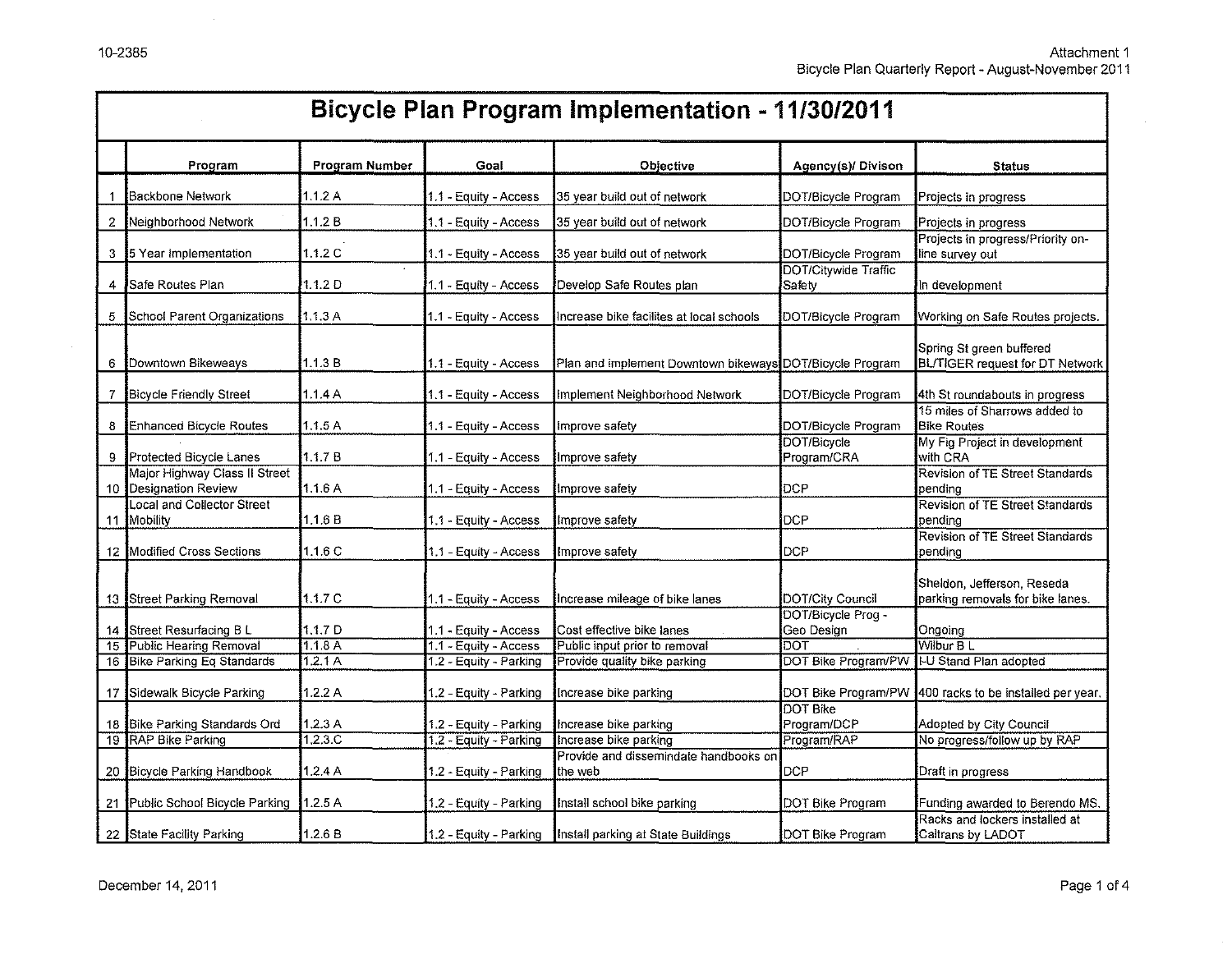|    | <b>Bicycle Plan Program Implementation - 11/30/2011</b> |                       |                               |                                   |                                      |                                                                                                                               |  |  |
|----|---------------------------------------------------------|-----------------------|-------------------------------|-----------------------------------|--------------------------------------|-------------------------------------------------------------------------------------------------------------------------------|--|--|
|    | Program                                                 | <b>Program Number</b> | Goal                          | Objective                         | Agency(s)/ Divison                   | <b>Status</b>                                                                                                                 |  |  |
| 23 | Private Property Parking Ord<br>ICM.                    | 1.2.7 A               | 1.2 - Equity - Parking        | Amend LAMC 12.21 A.16             | DCP                                  | Approved by City Council                                                                                                      |  |  |
| 24 | <b>Private Property Parking Ord</b><br>IRes             | 1.2.7 B               | 1.2 - Equity - Parking        | Amend LAMC 12.21 A.16             | <b>DCP</b>                           | Approved by City Council                                                                                                      |  |  |
|    | <b>Expand Bicycle Parking</b><br>25 Standards           | 1.2.7 F               | 1.2 - Equity - Parking        | Increase bike parking             | <b>DCP</b>                           | Approved by City Council                                                                                                      |  |  |
|    | 26 Artist Designed Parking                              | 1.2.8 A               | 1.2 - Equity - Parking        | Create guidelines                 | DOT Bike Program/PW                  | Pilot projects executed / PW<br>deleted requirements from U<br>standard.                                                      |  |  |
|    | 27 Parking Meter Posts                                  | 1.2.8 B               | 1.2 - Equity - Parking        | Increase bike parking             | DOT Bike Program &<br>Parking        | Pilot in progress. Expansion<br>planned.                                                                                      |  |  |
|    | 28 Bicycle - Transit Only Lanes                         | 1.3.1 B               | 1.3 - Equity - Transit        | Install bicycle-transit oly lanes | DOT                                  | Current practice to allow bikes in<br>TO lanes. Wilshire project<br>pending.                                                  |  |  |
|    | 29 Transit Station Bicycle Parking 1.3.1 C              |                       | 1.3 - Equity - Transit        | Increase bike parking at Metro    | DOT                                  | Funding and equip provided to<br>Metro                                                                                        |  |  |
|    | 30 Bike Sharing Network                                 | 1.3.3A                | 1.3 - Equity - Transit        | Increase short term bike use      | <b>DOT Bike</b><br>Program/DCP/Mayor | DOT RFI Issued/Project in<br>development                                                                                      |  |  |
|    | 31 Bus - Bicycle racks                                  | 1.3.4 A               | 1.3 - Equity - Transit        | Increase bike capacity            | DOT Transit/Mayor                    | Mayor Metro Board motion<br>approved;                                                                                         |  |  |
|    | 32 Three-Bicycle Racks                                  | 1.3.4B                | 1.3 - Equity - Transit        | Increase bike capacity            | DOT Transit/Mayor                    | <b>LADOT Commuter Express</b><br>added triple racks, legislative<br>report submitted to change state<br>law for Metro program |  |  |
|    | 33 Bikes on Trains                                      | 1.3.4C                | 1.3 - Equity - Transit        | Increase bike capacity            | Mavor                                | Mayor Metro Board motion<br>approved to remove peak hour<br>restrictions                                                      |  |  |
|    | 34 Monthly Car Free Days                                | 1.4.1 A               | $1.4 -$ Equity -<br>Encourage | Reduce car use by 5%              | DOT                                  | Call for Projects app submitted<br>but not funded                                                                             |  |  |
|    | 35 Summer Ride Series                                   | $1.4.1$ D             | 1.4 - Equity -<br>Encourage   | Increase annual participation 10% | CD 4.                                | 2011 Summer Ride Series<br>complete                                                                                           |  |  |
|    | 36 Ciclovias                                            | 1.4.1 E               | $1.4 -$ Equity -<br>Encourage | Reduce car use by 5%              | Mayor/DOT/LAPD                       | Events ongoing/ \$ support from<br>LADOT                                                                                      |  |  |
|    | 37 Bike Parking Map                                     | 1.4.2C                | $1.4 -$ Equity -<br>Encourage | Provide info to cyclists          | DOT                                  | Distribution complete/new map in<br>beta form on website                                                                      |  |  |
|    | 38 Bike Plan Website                                    | 1.4.2 <sub>D</sub>    | 1.4 - Equity -<br>Encourage   | Increase downlaods/views          | DOT/DCP                              | Site being acquired from<br>Alta/linked to Bike Program site                                                                  |  |  |
|    | 39 Existing Bikeways Map                                | 1.4.2 E               | 1.4 - Equity -<br>Encourage   | Provide info to cyclists          | DOT                                  | 2011 print edition released                                                                                                   |  |  |
|    | 40 Wayfinding                                           | 1.4.2 G               | 1.4 - Equity -<br>Encourage   | Provide info to cyclists          | DOT                                  | Project moving forward for public<br>process                                                                                  |  |  |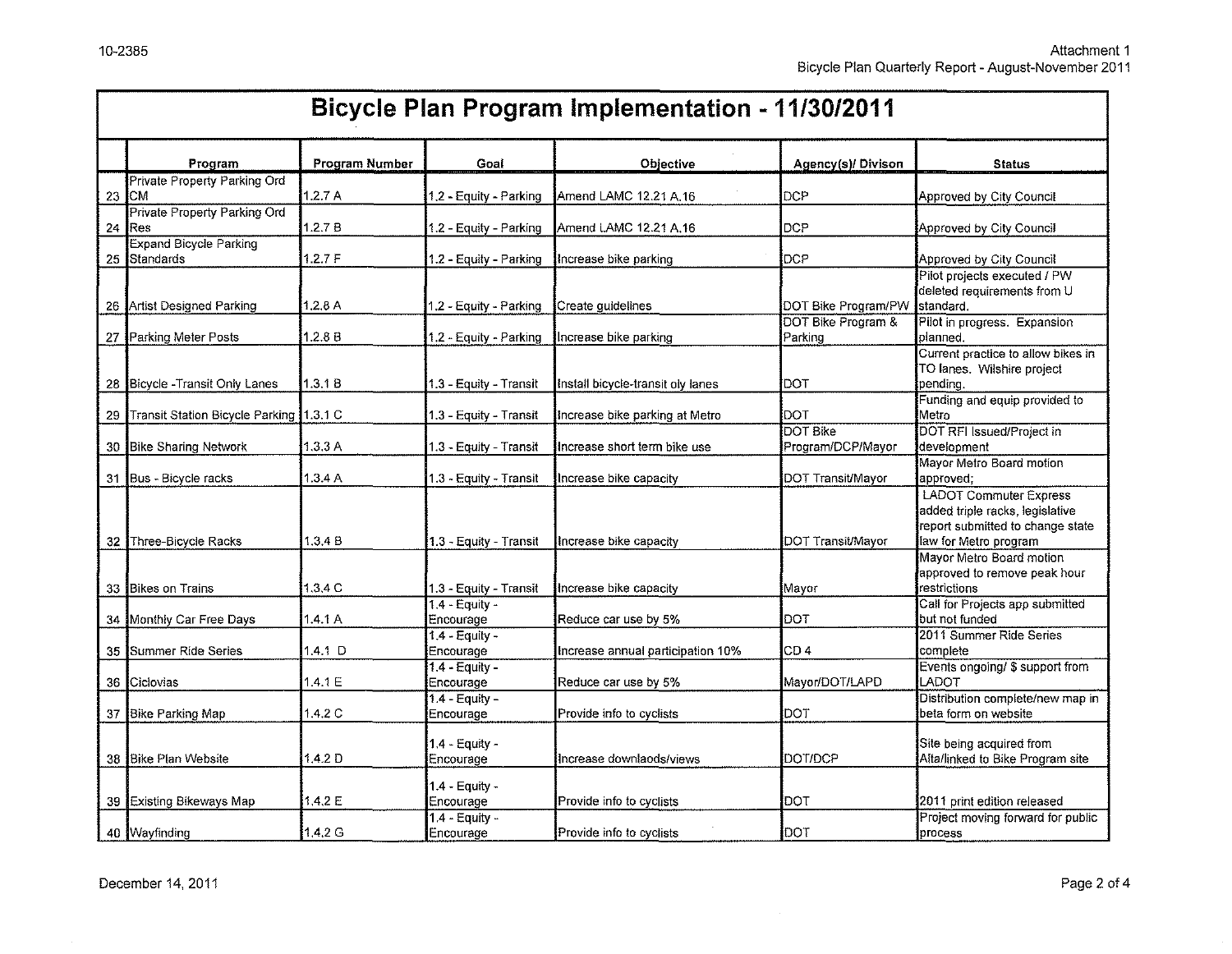Attachment 1 Bicycle Plan Quarterly Report- August-November 2011

|  | <b>Ricycle Plan Program Implementation - 11/30/2011</b> |  |
|--|---------------------------------------------------------|--|

|                 | Program                          | Program Number     | Goal                                 | Objective                                                 | Agency(s)/ Divison      | <b>Status</b>                               |
|-----------------|----------------------------------|--------------------|--------------------------------------|-----------------------------------------------------------|-------------------------|---------------------------------------------|
|                 | 41 Bike to Work Week             | $1,4,3$ C          | 1.4 - Equity -<br>Encourage          | Increase registration by 5%                               | DOT                     | 2011 project completed with Metro           |
|                 |                                  |                    |                                      |                                                           |                         | New project to be released in               |
|                 |                                  |                    |                                      |                                                           |                         | December 2011 with LACBC                    |
|                 | 42 Poster Campaigns              | 2.1.2 D            | 2.1 - Education                      | Educate motorists                                         | DOT                     | targeting Latino riders                     |
|                 |                                  |                    |                                      |                                                           |                         | Bike Program social media/efforts           |
|                 |                                  |                    |                                      |                                                           |                         | with LACBC on Spring and Main               |
|                 | 43 Bicycle Facility Education    | 2.1.2 D            | 2.1 - Education                      | Educate comunities                                        | DOT                     | Streets<br>Ongoing dissemination of         |
| 44              | Bicyclists and the Law           | 2.1.5 B            | 2.1 - Education                      | Provide education                                         | DOT/LAPD                | materials                                   |
|                 |                                  |                    |                                      |                                                           |                         | LAPD program online/State                   |
|                 | 45 LAPD POST Training            | 2.2.1A             | 2.2 - Enforcement                    | <b>Train Officers</b>                                     | LAPD/DOT                | developing POST program                     |
| 46              | Watch the Road                   | 2.2.3A             | 2.2 - Enforcement                    | Enhance safety                                            | LAPD/DOT                | DOT program ongoing                         |
|                 |                                  |                    |                                      |                                                           |                         |                                             |
|                 | 47 Bicycle Infra/Incident Report | 2.2.5A             | 2.2 - Enforcement                    | Reduce collisions                                         | LAPD                    | LAPD provided data to Bikeside              |
|                 |                                  |                    |                                      |                                                           |                         |                                             |
|                 | 48 Signalization Program         | 2.3.1 A            | 2.3 - Engineer & Main                | Upgrade signals                                           | DOT                     | Bike loops installed on 4 St BFS            |
| 49              | Bridge Design Program            | 2.3.1 B            |                                      | 2.3 - Engineer & Main Increase bicycle access             | <b>BOE/DOT</b>          | Ongoing integration into bridge<br>projects |
|                 |                                  |                    |                                      |                                                           |                         | New standard                                |
|                 | 50 Street Grate Installation     | 2.3.1 C            | 2.3 - Engineer & Main Replace grates |                                                           | BOE/BSAN                | adopted/replacement ongoing                 |
|                 |                                  |                    |                                      |                                                           |                         |                                             |
|                 |                                  |                    |                                      |                                                           |                         | Funded and preliminary siting;              |
|                 | 51 Wayfinding Program            | 2.3.3 B            |                                      | 2.3 - Engineer & Main Assist bicyclists using the network | DOT Bike Program        | public process to begin in January          |
| 52              | <b>Bikeways Project Status</b>   | 2.3.4C             |                                      | 2.3 - Engineer & Main Host monthly meetings               | <b>DOT Bike Program</b> | Ongoing                                     |
|                 |                                  |                    |                                      |                                                           |                         | 1st St and Spring Sts project to            |
|                 | 53 Innovative Projects           | 2.3.4 D            |                                      | 2.3 - Engineer & Main Increase variety of design options  | DOT Bike Program        | add color to bike lanes                     |
|                 |                                  |                    |                                      |                                                           |                         | Webinars ongoing/THINK BIKE                 |
|                 | 54 Design Workshops              | 2.3.4 <sub>D</sub> |                                      | 2.3 - Engineer & Main Host design workshops               | DOT Bike Program        | held/Cities for Cycling in January          |
| $\overline{55}$ | Street Paving Schedule           | 2.3.5C             | 2.3 - Engineer & Main                | Make schedule public                                      | <b>PW BSS</b>           | List being distributed                      |
|                 | 56 Service Request Form          | 2.3.5 E            | 2.3 - Engineer & Main                | Increase reporting of hazards                             | <b>PW BSS</b>           | E form on websites                          |
|                 |                                  |                    |                                      |                                                           |                         | LAR lighting system in                      |
|                 |                                  |                    |                                      |                                                           |                         | repair/funding for Atwater                  |
|                 | 57 Street Lighting of Bikeways   | 2.3.5F             | 2.3 - Engineer & Main                | Reduce collisions due to lighting                         | Dot/PW-BSL              | segment being sought                        |
|                 |                                  |                    |                                      |                                                           |                         |                                             |
|                 | 58 Metro Call for Projects       | 3.1.1C             | 3.1 - Economic                       | Increase available funding                                | <b>DOT/PW/CLA</b>       | Bike Corrals, BFS, LAR funded               |
|                 | 59 Measure R Local Return        | 3.1.1 D            | 3.1 - Economic                       | Bike infrastructure                                       | DOT                     | Council has set aside 5% for bikes          |
|                 |                                  |                    |                                      |                                                           |                         | Funds granted for bike safe grate           |
|                 | 60 Caltrans HSIP                 | 3.1.1 E            | 3.1 - Economic                       | Pursue roadway safety funds for bikes                     | DOT/DWP                 | replacement                                 |

 $\alpha$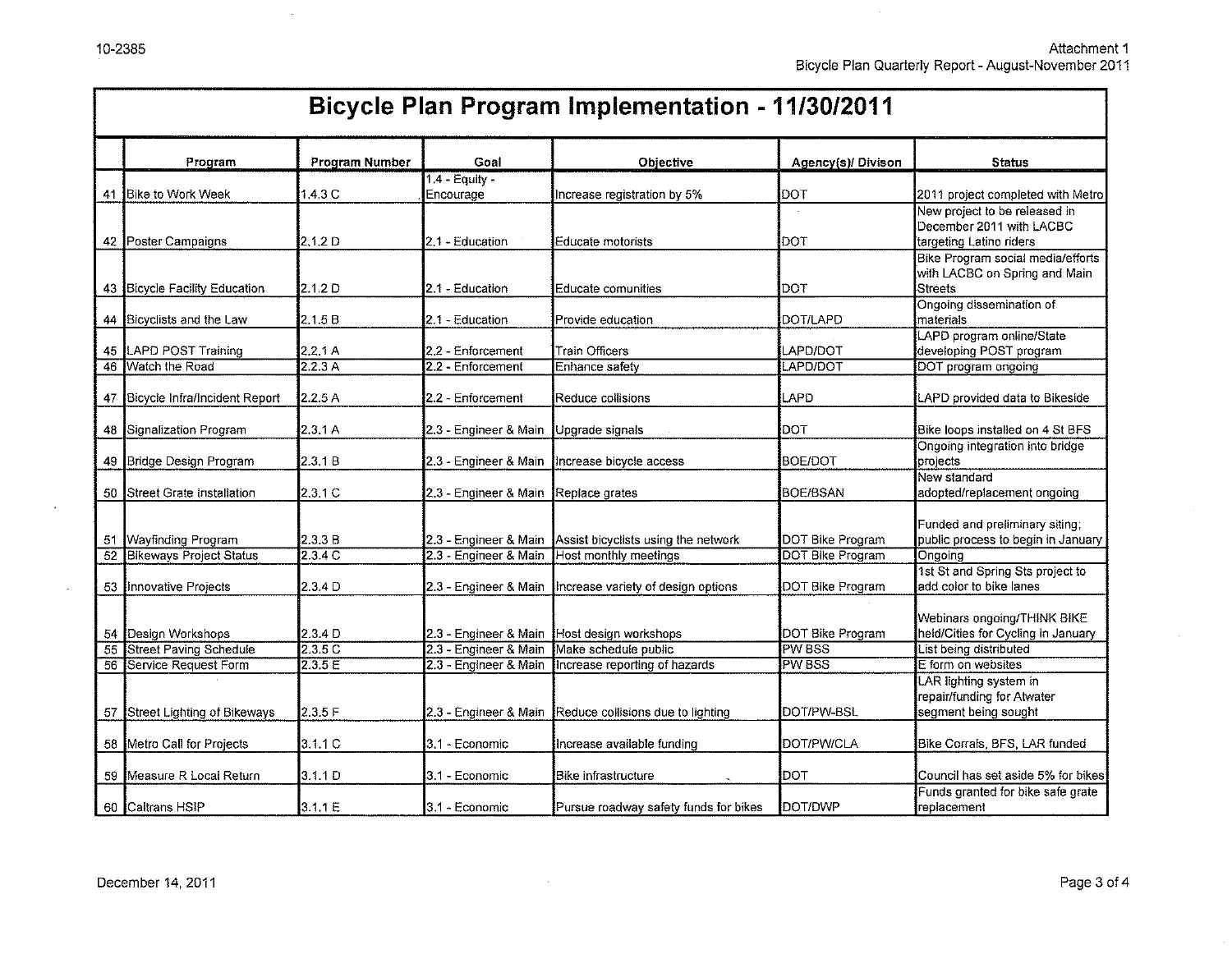Attachment 1 Bicycle Plan Quarterly Report- August-November 2011

 $\rightarrow$ 

|                                         | <b>Bicycle Plan Program Implementation - 11/30/2011</b>                               |          |                            |                              |                                |                                                                     |  |  |  |  |  |  |
|-----------------------------------------|---------------------------------------------------------------------------------------|----------|----------------------------|------------------------------|--------------------------------|---------------------------------------------------------------------|--|--|--|--|--|--|
|                                         | Program Number<br>Goal<br>Agency(s)/ Divison<br><b>Status</b><br>Program<br>Objective |          |                            |                              |                                |                                                                     |  |  |  |  |  |  |
| 61                                      | Unique Funding Opportunities                                                          | 3.1.1 L  | l3.1 - Economic            | Leverage funding             | <b>IDOT</b>                    | TIGER and Bikes Belong Grant<br>lapps pending                       |  |  |  |  |  |  |
| Federal Safe Routes to<br>Schools<br>62 |                                                                                       | 3.3.3 H  | 3.1 - Economic             | Apply for funding            | DOT                            | Berendo MS application funded<br> for \$972.400                     |  |  |  |  |  |  |
| 63                                      | <b>Street Tree Prioritization</b>                                                     | 13.1.4 D | <b>I</b> 3.1 - Economic    | Prioritize trees on networks | <b>IDPW - BSL</b>              | DOT Bikeways working with<br>Mayor's Program and SRTS               |  |  |  |  |  |  |
| 64                                      | <b>BAC</b>                                                                            | 3.2.1 A  | <b>1</b> 3.2 - Evaluation  | Quarterly updates            | IDOT                           | Updates being provided to BAC<br>by DOT staff                       |  |  |  |  |  |  |
| 65                                      | BPIT                                                                                  | 3.2.1 A  | 3.2 - Evaluation           | Meet quarterly               | Planning/DOT/Council/<br>Mayor | Quarterly meetings ongoing                                          |  |  |  |  |  |  |
| 66                                      | Green Network                                                                         | 3.3.1 A  | 13.3 - Environment         | Expand bike path network     | IDCP/DOT/DPW/RAP               | DOT Bikeways working on Expo,<br><b>I</b> MOLE. LAR                 |  |  |  |  |  |  |
|                                         | 67 ILos Angeles River Path                                                            | 3.3.1 B  | <b>1</b> 3.3 - Environment | Prioritize LAR Path          | <b>IDPW, RAP, DOT</b>          | DPW/DOT projects<br>ongoing/CFP\$3.2M/\$19M TIGER<br>grant submited |  |  |  |  |  |  |

 $\mathcal{L}^{\pm}$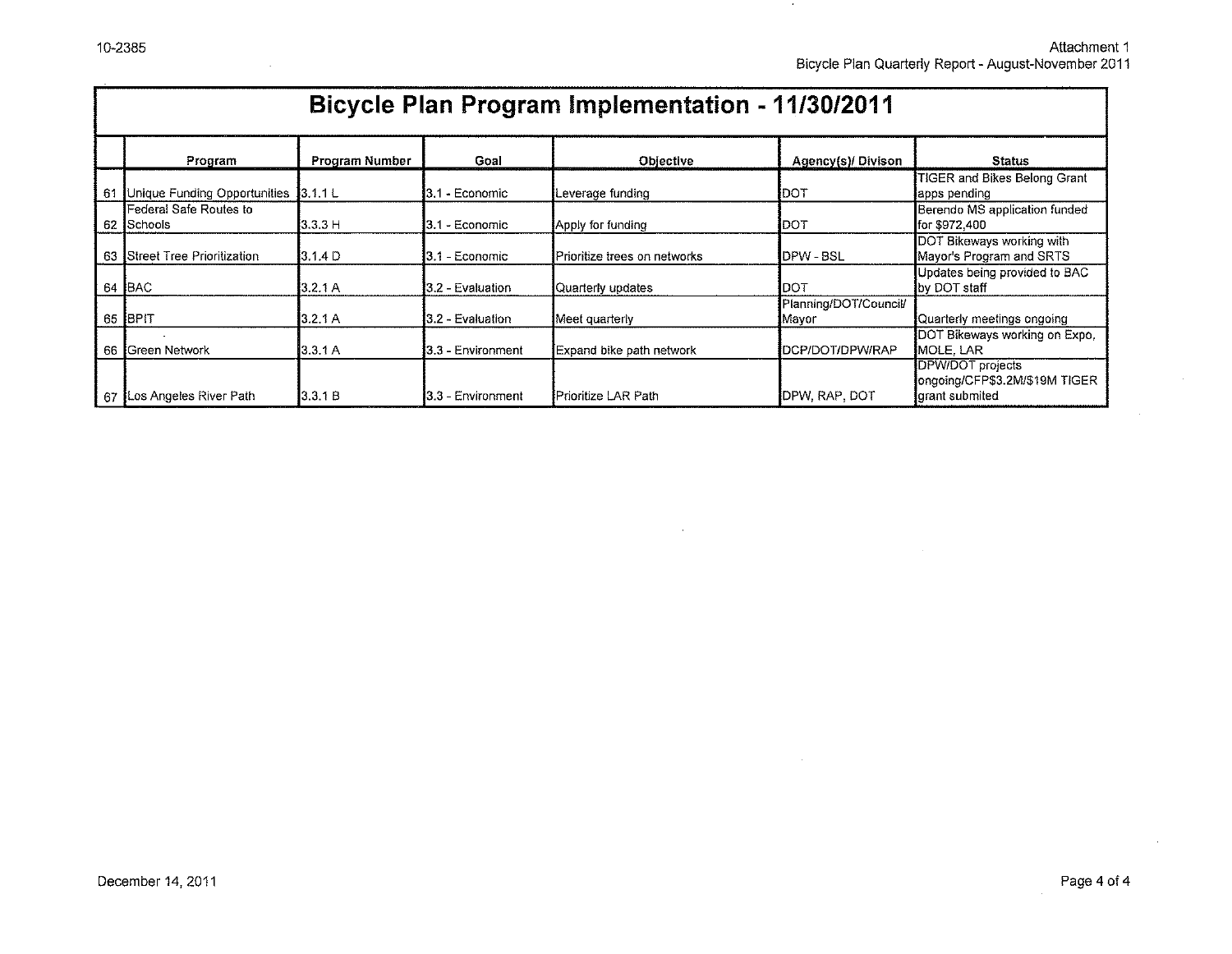|                      |                 |                                                                     |                     |            | Length           |                      |                          |
|----------------------|-----------------|---------------------------------------------------------------------|---------------------|------------|------------------|----------------------|--------------------------|
| <b>Facility Type</b> | <b>Street</b>   | Limits                                                              | <b>DOT District</b> | CD         | (Miles)          | <b>Status</b>        | <b>Installation Date</b> |
|                      |                 | INSTALLED BIKE LANES                                                |                     |            |                  |                      |                          |
| Lane                 | Jefferson Blvd. | Harcourt Ave, to La Cienega Blvd.                                   | W                   | 10         | 1.50             | Installed Bike Lanes | 8/23/2011                |
| Lane                 | 7th St.         | Catalina St. to Figueroa St.                                        | C/HW                | 1,9,<br>10 | 2.20             | Installed Bike Lanes | 8/30/2011                |
| Lane                 | Cahuenga Blvd.  | Yucca St. to Odin St.                                               | <b>HW</b>           | 4          | 0.60             | Installed Bike Lanes | 9/5/2011                 |
| Lane                 | 1st St.         | Boyle Ave, to Lorena St.                                            | С                   | 14         | 1.60             | Installed Bike Lanes | 9/5/2011                 |
| Lane                 | Reseda Blvd.    | Roscoe Blvd, to Parthenia St.                                       | WV                  | 12         | 0.55             | Installed Bike Lanes | 9/12/2011                |
| Lane                 | Tuxford St.     | Lankershim Blvd, to Glenoaks Blvd,                                  | EV                  | 2,6        | 0.58             | Installed Bike Lanes | 9/23/2011                |
| Lane                 | Vermont Ave.    | Del Amo Blvd, to Knox St.                                           | s                   | 15         | 0.54             | Installed Bike Lanes | 11/13/2011               |
| Lane                 | Spring St.      | 9th St. to Cesar E. Chavez Ave.<br>SURTOTAL (INSTALLED BIKE) ANES): | C                   | 9.14       | 1.40<br>$R$ $97$ | Installed Bike Lanes | 11/20/2011               |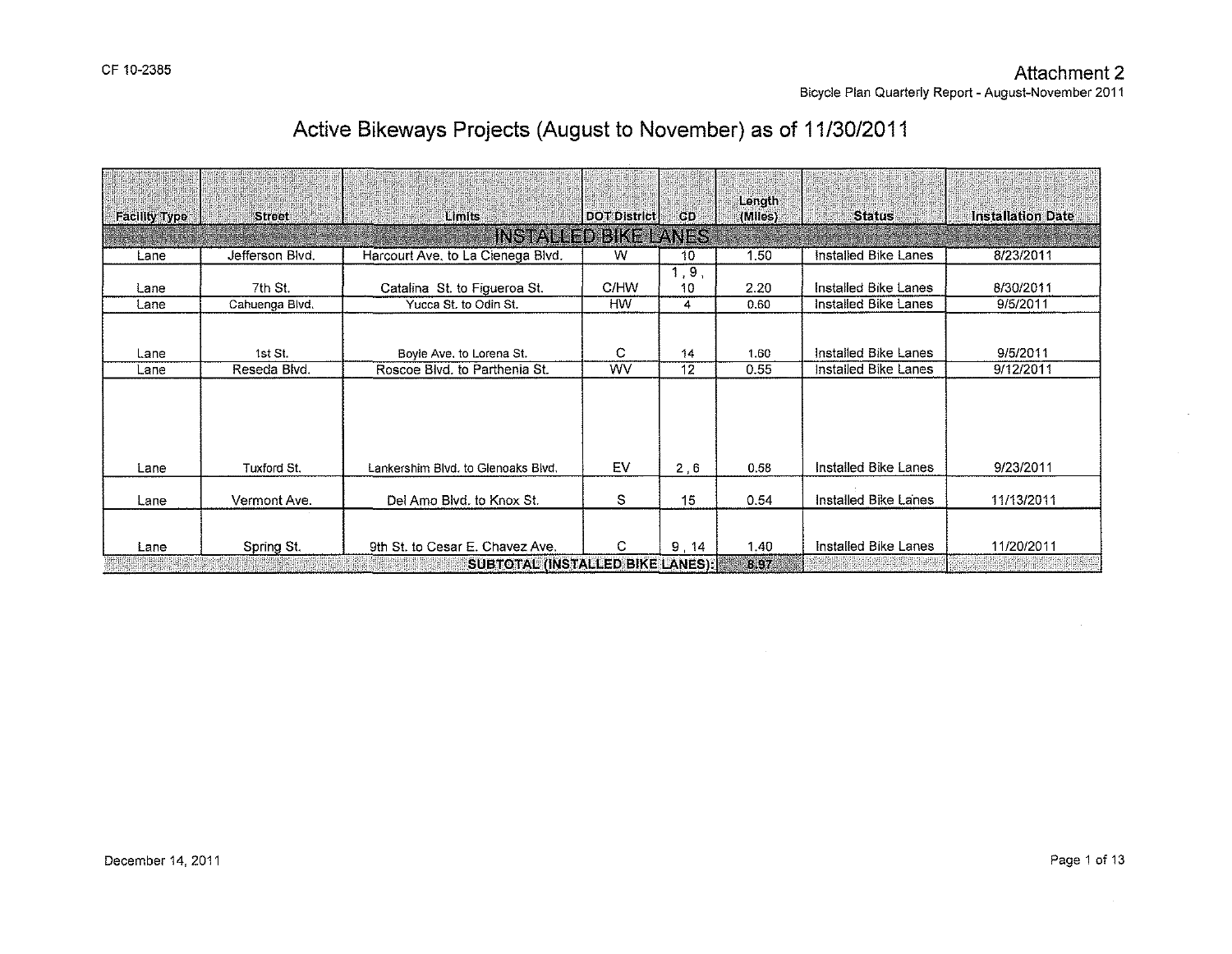$\sim$ 

 $\mathcal{A}^{\mathcal{A}}$ 

# **Active Bikeways Projects (August to November) as of 11/30/2011**

| <b>Facility Type</b> | <b>Street</b>             | Limits                                     | <b>DOT District</b> | <b>CD</b>      | Longth<br>(Miles) | <b>Status</b>                            | <b>Installation Date</b> |
|----------------------|---------------------------|--------------------------------------------|---------------------|----------------|-------------------|------------------------------------------|--------------------------|
|                      |                           | DESIGN COMPLETE PENDING INSTALLATION       |                     |                |                   |                                          |                          |
|                      |                           |                                            |                     |                |                   |                                          |                          |
|                      |                           |                                            |                     |                |                   |                                          |                          |
|                      | Ave. 19/Ave. 18/Barrancal |                                            |                     |                |                   | Design Complete,                         |                          |
| Lane                 | St.                       | N. Spring St. to Humboldt St.              | C                   | 1              | 0.68              | Pending Installation                     | Projected: 12/31/11      |
|                      |                           |                                            |                     |                |                   | Design Complete,                         |                          |
| Lane                 | Chandler Blvd.            | Woodman Ave. to Leghorn Ave.               | EV                  | 2, 5           | 0.88              | Pending Installation                     |                          |
|                      |                           |                                            |                     |                |                   | Design Complete,                         |                          |
| Lane                 | Washington Pl.            | Grand View Blvd. to Albright Ave.          | W                   | 11             | 0.77              | Pending Installation                     |                          |
|                      |                           |                                            |                     |                |                   |                                          |                          |
|                      |                           |                                            |                     |                |                   | Design Complete,                         |                          |
| Lane                 | Foothill Blvd.            | Wheatland Ave. to Wentworth St.            | EV                  | $\overline{2}$ | 1.50              | Pending Installation                     |                          |
|                      |                           |                                            |                     |                |                   |                                          |                          |
| Lane                 | Devonshire St.            | Reseda Blvd. to Hayvenhurst Ave.           | <b>WV</b>           | 12             | 2.49              | Design Complete,<br>Pending Installation |                          |
|                      |                           |                                            |                     |                |                   | Design Complete,                         |                          |
| Lane                 | Porter Ranch Dr.          | Rinaldi St. to Corbin Ave.                 | <b>WV</b>           | 12             | 0.41              | Pending Installation                     | in $FY$ 12               |
|                      |                           |                                            |                     |                |                   | Design Complete,                         |                          |
| Lane                 | Main St. (Venice)         | Grand Blvd, to Santa Monica City Limit     | W                   | 11             | 0.90              | Pending Installation                     | in FY 12                 |
|                      |                           |                                            |                     |                |                   |                                          |                          |
|                      |                           |                                            |                     |                |                   | Design Complete,                         |                          |
| Lane                 | Aviation Blvd.            | Imperial Hwy. to Century Blvd.             | W                   | $+1$           | 0.98              | Pending Installation                     |                          |
|                      |                           |                                            |                     |                |                   |                                          |                          |
|                      |                           |                                            |                     |                |                   | Design Complete,                         |                          |
| Lane                 | Vermont Ave.              | I-105 to 88th St.                          | S                   | 8              | 2.10              | Pending Installation                     | in FY 12                 |
|                      |                           | SUBTOTAL (DESIGNED, PENDING INSTALLATION); |                     |                | 40,741            |                                          |                          |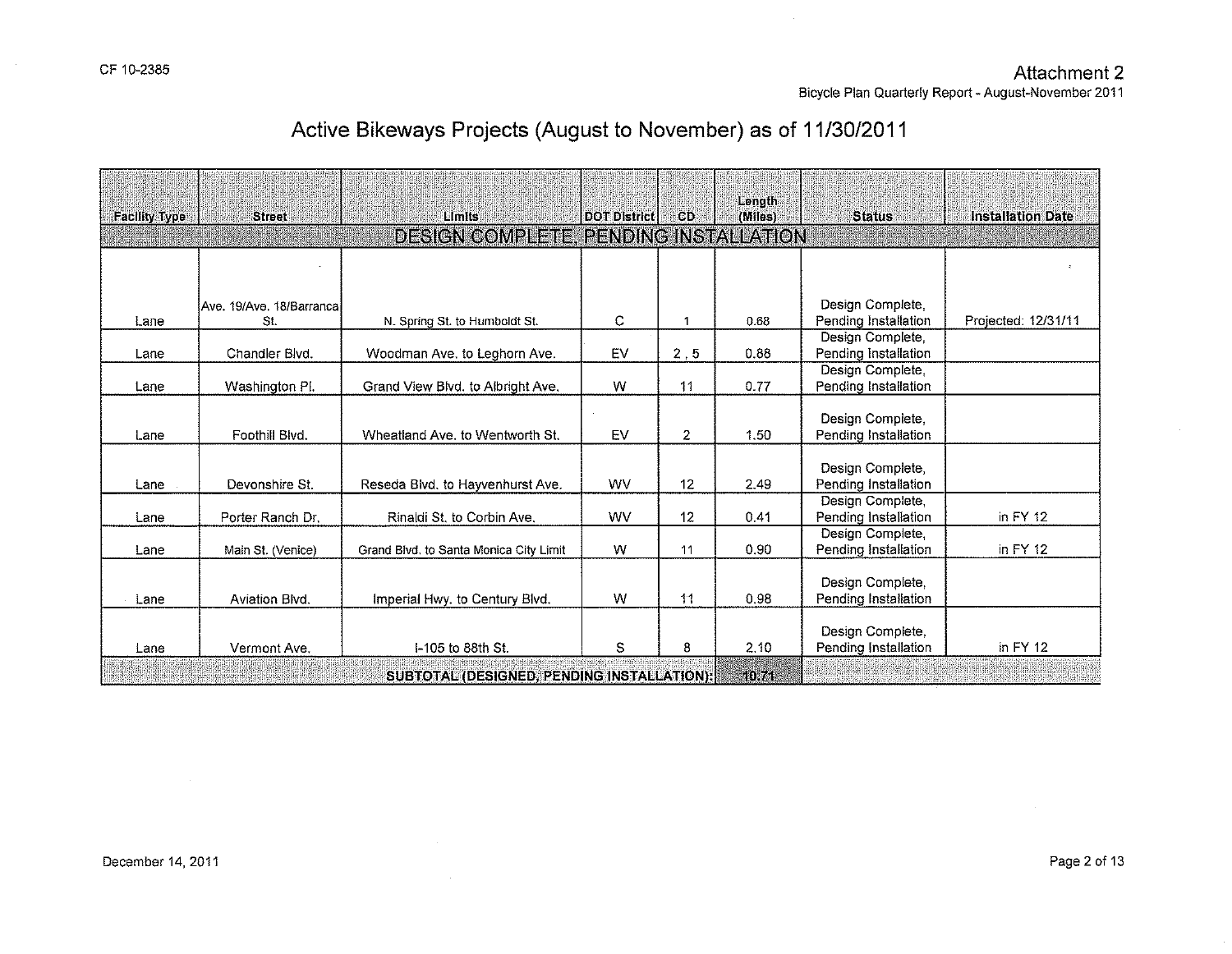$\mathcal{A}$ 

| Active Bikeways Projects (August to November) as of 11/30/2011 |
|----------------------------------------------------------------|
|----------------------------------------------------------------|

| DESIGN COMPLETE, PENDING APPROVAL.<br>(BIKE LANES)<br>Design Complete,<br>Pending Issues (Bike<br>in $FY$ 12<br>W<br>11<br>0.47<br>Rose Ave.<br>Lincoln Blvd, to 4th Ave.<br>Lanes)<br>Lane<br>Design Complete,<br>Pending Issues (Bike<br><b>HW</b><br>Larchmont Blvd.<br>0.50<br>in $FY$ 12<br>Beverly Blvd. to Melrose Ave.<br>4<br>Lane<br>Lanes)<br>Design Complete,<br>Pending Issues (Bike<br>S<br>0.96<br>in $FY$ 12<br>Lanes)<br>Anaheim St.<br>Gaffey St. to I St.<br>15<br>Lane<br>Design Complete,<br>Pending Issues (Bike<br>in $FY$ 12<br>Gower St.<br>Melrose Ave. to Santa Monica Blvd.<br><b>HW</b><br>13<br>0.50<br>Lanes)<br>Lane<br>Design Complete,<br>Pending Issues (Bike<br>W<br>5, 11<br>1.20<br>Lanes)<br>Sepulveda Blvd.<br>Venice Blvd, to National Blvd.<br>Lane<br>Design Complete, |                      | <b>Street</b> | Limits | DOT District | <b>CD</b> | Length  | <b>Status</b>        | <b>Installation Date</b> |
|-------------------------------------------------------------------------------------------------------------------------------------------------------------------------------------------------------------------------------------------------------------------------------------------------------------------------------------------------------------------------------------------------------------------------------------------------------------------------------------------------------------------------------------------------------------------------------------------------------------------------------------------------------------------------------------------------------------------------------------------------------------------------------------------------------------------|----------------------|---------------|--------|--------------|-----------|---------|----------------------|--------------------------|
|                                                                                                                                                                                                                                                                                                                                                                                                                                                                                                                                                                                                                                                                                                                                                                                                                   | <b>Facility Type</b> |               |        |              |           | (Miles) |                      |                          |
|                                                                                                                                                                                                                                                                                                                                                                                                                                                                                                                                                                                                                                                                                                                                                                                                                   |                      |               |        |              |           |         |                      |                          |
|                                                                                                                                                                                                                                                                                                                                                                                                                                                                                                                                                                                                                                                                                                                                                                                                                   |                      |               |        |              |           |         |                      |                          |
|                                                                                                                                                                                                                                                                                                                                                                                                                                                                                                                                                                                                                                                                                                                                                                                                                   |                      |               |        |              |           |         |                      |                          |
|                                                                                                                                                                                                                                                                                                                                                                                                                                                                                                                                                                                                                                                                                                                                                                                                                   |                      |               |        |              |           |         |                      |                          |
|                                                                                                                                                                                                                                                                                                                                                                                                                                                                                                                                                                                                                                                                                                                                                                                                                   |                      |               |        |              |           |         |                      |                          |
| <b>WV/EV</b><br>7.12<br>0.80<br>Devonshire St.<br>Sepulveda Blvd. to Woodman Ave.<br>Lanes)<br>Lane<br>SUBTOTAL (DESIGNED) PENDING APPROVAL):<br>7.QK                                                                                                                                                                                                                                                                                                                                                                                                                                                                                                                                                                                                                                                             |                      |               |        |              |           |         | Pending Issues (Bike |                          |

 $\mathcal{L}$ 

 $\sim$ 

 $\mathcal{L}$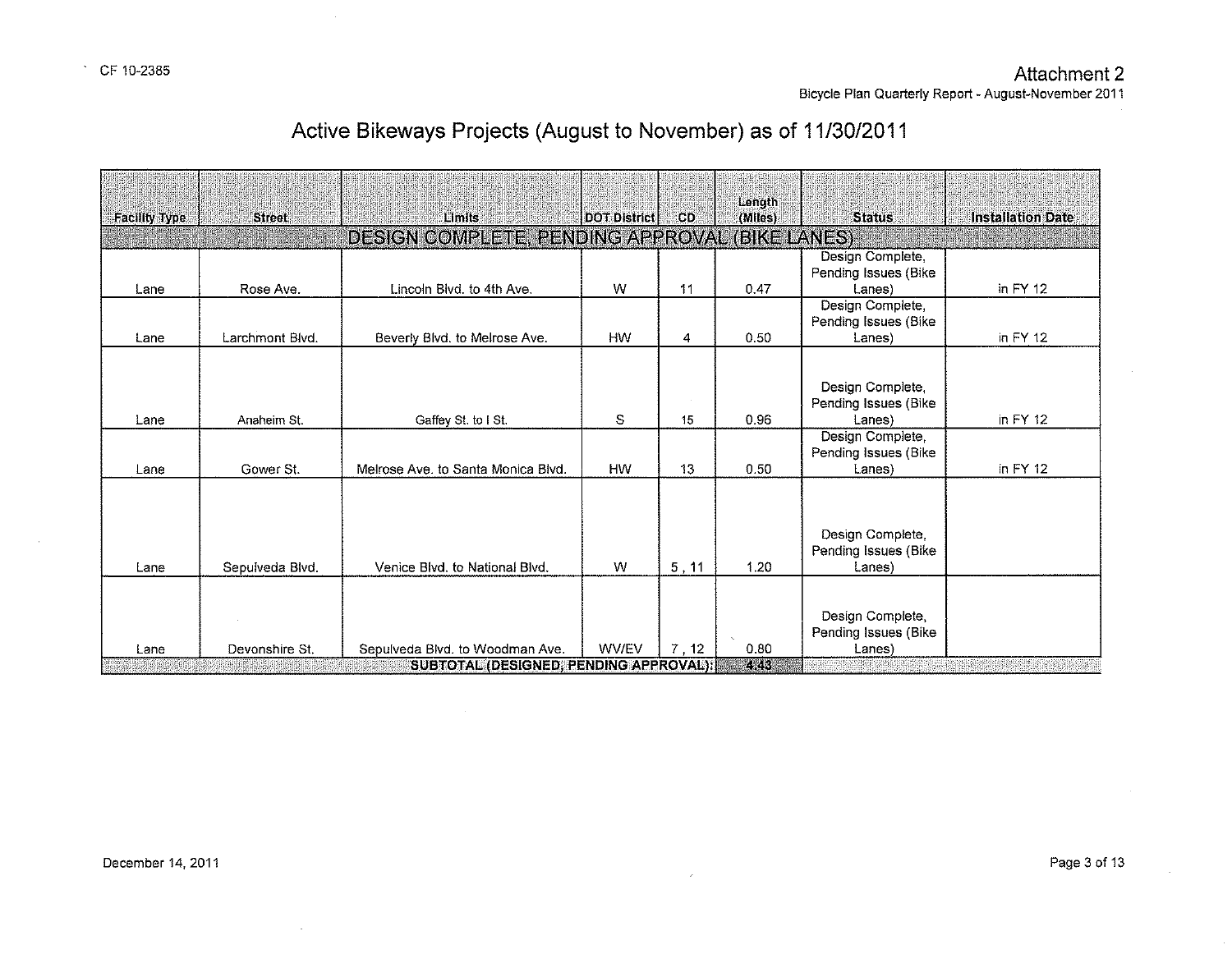|                      |                               |                                                |                         |                 | Length       |                        |                          |
|----------------------|-------------------------------|------------------------------------------------|-------------------------|-----------------|--------------|------------------------|--------------------------|
| <b>Facility Type</b> | <b>Street</b>                 | Limits                                         | <b>DOT District</b>     | CD              | (Miles)      | <b>Status</b>          | <b>Installation Date</b> |
|                      |                               |                                                | IN DESIGN               |                 |              |                        |                          |
|                      |                               |                                                |                         |                 |              |                        |                          |
| Lane                 | Main St.                      | 16th St./Venice Blvd. to 9th St.               | C.                      | 9,14            | 0.70         | In Design              | Projected: 1/7/11        |
|                      | Westwood                      |                                                |                         |                 |              |                        |                          |
| Lane                 | Blvd./National PI.            | National Blvd, to Overland Ave.                | W                       | 5               | 0.30         | In Design              |                          |
|                      |                               |                                                |                         |                 |              |                        |                          |
|                      |                               |                                                |                         |                 |              |                        |                          |
|                      |                               |                                                |                         |                 |              |                        |                          |
| Lane                 | York Blvd.                    | Ave 55, to Figueroa St.                        | $\mathbf C$             | 14              | 1.30         | In Design              |                          |
|                      |                               |                                                |                         |                 |              |                        |                          |
|                      |                               | 7th St. to Cesar E. Chavez Ave./Sunset         |                         |                 |              |                        |                          |
| Lane                 | Figueroa St.                  | Blvd.                                          | C                       | 1, 9            | 1.20         | In Design              |                          |
| Lane                 | Flower St.                    | 3rd St. to 7th St.                             | $\overline{C}$          | 9               | 0.5          | In Design              |                          |
| Lane                 | Rampart Blvd.                 | 6th St. to Beverly Blvd.                       | $\overline{\mathsf{c}}$ | 1, 13           | 0.60         | In Design              | in $FY$ 12               |
| Lane                 | Los Angeles St.               | 1st St. to Alameda St.                         | $\overline{\text{c}}$   | 1, 9            | 0.50         | In Design              |                          |
| Lane                 | Main St.                      | 9th St. to Cesar E. Chavez Ave.                | $\overline{\text{c}}$   | 9, 14           | 1,40         | In Design              |                          |
|                      |                               | Tampa Ave. to Beaufait Ave. (End of            |                         |                 |              |                        |                          |
| Lane                 | Sesnon Blvd.                  | Roadway)                                       | <b>WV</b>               | 12 <sup>°</sup> | 0.61         | In Design              | in $FY$ 12               |
|                      |                               |                                                |                         |                 |              |                        |                          |
|                      |                               |                                                |                         |                 |              |                        |                          |
| Lane                 | Ave. 19                       | Ave. 26 to Humboldt St.                        | C                       |                 | 0.60         | In Design              | in FY 12                 |
| Lane                 | Laurel Canyon Blvd.           | Rinaldi St. to Crestknoll Dr.                  | EV                      | $\overline{7}$  | 0.60         | In Design              |                          |
|                      |                               |                                                |                         |                 |              |                        |                          |
| Lane                 | Vineland Ave.<br>Vermont Ave. | Chandler Blvd. (North) to Burbank Blvd.        | EV<br>C/S               | 4<br>8          | 0.30<br>1.00 | In Design              | in $FY$ 12               |
| Lane                 | Main St.                      | 79th St. to Gage Ave.<br>92nd St. to 108th St. | $\overline{\mathsf{c}}$ |                 | 1,00         | In Design<br>In Design |                          |
| Lane<br>Lane         | Ventura Blvd.                 | Fallbrook Ave. to Sale Ave.                    | WV                      | 8, 15<br>3      | 0.80         | In Design              |                          |
|                      |                               |                                                |                         |                 |              |                        |                          |

 $\mathcal{L}$ 

 $\mathcal{L}$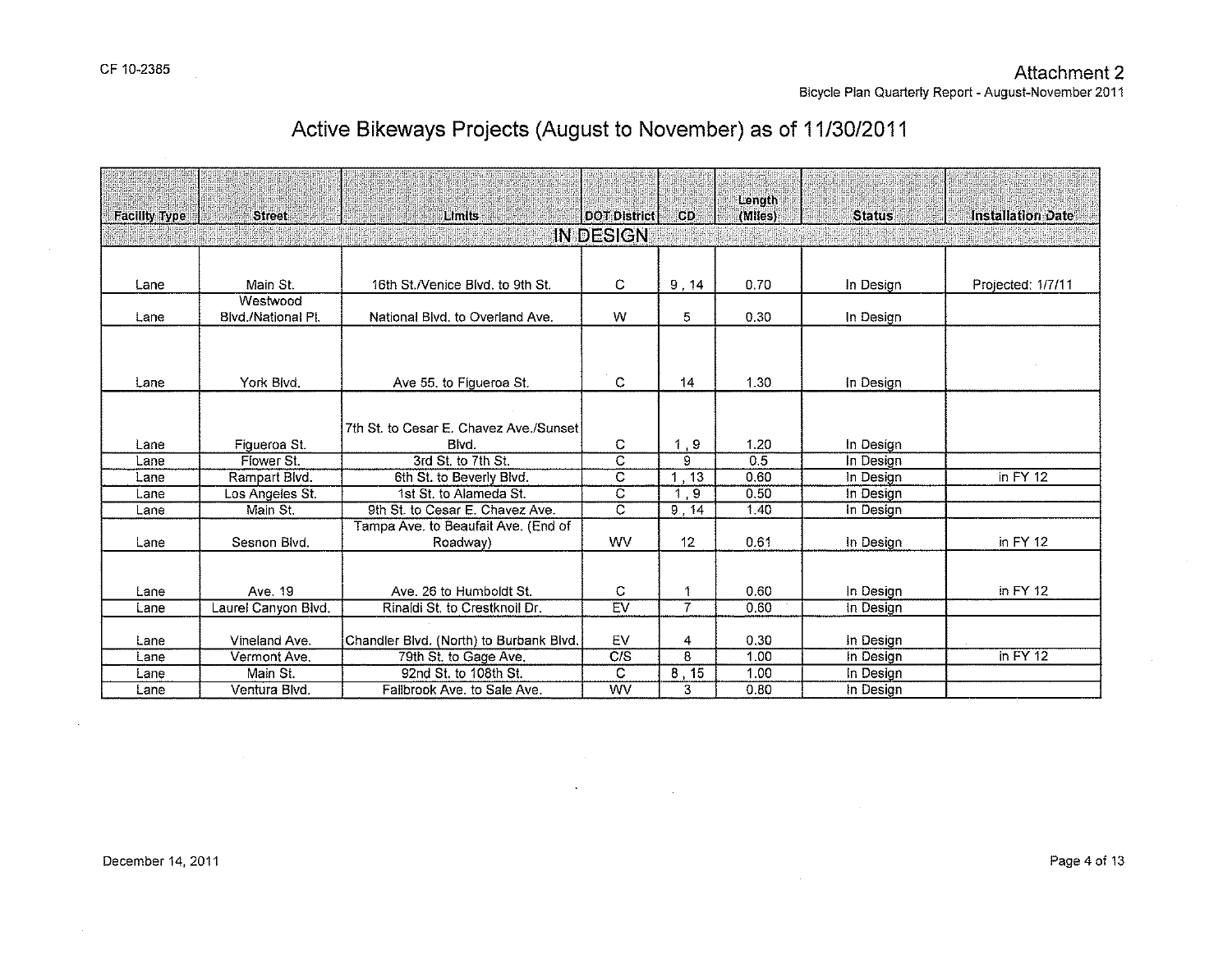| <b>Facility Type</b> | <b>Street</b>      | Limits                             | <b>DOT District</b> | CD.             | Length<br>(Miles) | <b>Status</b> | <b>Installation Date</b> |
|----------------------|--------------------|------------------------------------|---------------------|-----------------|-------------------|---------------|--------------------------|
|                      |                    | IN DESIGN (CONTINUED)              |                     |                 |                   |               |                          |
|                      |                    |                                    |                     |                 |                   |               |                          |
|                      |                    |                                    |                     |                 |                   |               |                          |
|                      |                    |                                    |                     |                 |                   |               |                          |
|                      |                    |                                    |                     |                 |                   |               |                          |
|                      |                    |                                    |                     |                 |                   |               |                          |
| Lane                 | Wilbur Ave.        | Chatsworth St. to Tampa Ave.       | <b>WV</b>           | 12              | 2.10              | In Design     |                          |
|                      |                    |                                    |                     |                 |                   |               |                          |
| Lane                 | Huntington Dr.     | Esmeralda St. to Maycrest Ave.     | C                   | $\overline{14}$ | 2,10              | In Design     | in $FY$ 12               |
|                      |                    |                                    |                     |                 |                   |               |                          |
|                      |                    |                                    |                     |                 |                   |               |                          |
|                      |                    |                                    |                     |                 |                   |               |                          |
|                      |                    |                                    |                     |                 |                   |               |                          |
| Lane                 | Winnetka Ave.      | Nordhoff St. to Devonshire St.     | WV                  | 12              | 1.2               | In Design     |                          |
|                      |                    |                                    |                     |                 |                   |               |                          |
| Lane                 | Van Nuys Blvd.     | Chandler Blvd. to Oxnard St. (OL)  | EV                  | 2               | 0.55              | In Design     | in $FY$ 12               |
|                      |                    |                                    |                     |                 |                   |               |                          |
| Lane                 | Burbank Blvd.      | Hazeltine Ave. to Radford Ave.     | EV                  | 2, 5            | 2.70              | In Design     |                          |
| Lane                 | White Oak Ave.     | Victory Blvd. to Roscoe Blvd.      | WV                  | 3, 12           | 2.40              | In Design     |                          |
|                      | Weymouth Ave./13th |                                    |                     |                 |                   |               |                          |
| Lane                 | St. (San Pedro)    | 9th St. to Alma St.                | $\mathbb S$         | 15              | 0.80              | In Design     |                          |
| Lane                 | Lorena St.         | 4th St. to Cesar E. Chavez Ave.    | $\overline{c}$      | 14              | 0.50              | In Design     | in $FY$ 12               |
|                      |                    |                                    |                     |                 |                   |               |                          |
| Lane                 | Polk St.           | San Fernando Rd. to Glenoaks Blvd. | EV                  | 7               | 0.80              | In Design     |                          |
| Lane                 | Via Marisol        | Monterey Rd to Lomitas Dr          | ${\mathbb S}$       | 14              | 1.20              | In Design     |                          |
| Lane                 | Foothill Blvd.     | Osborne St. to Wheatland Ave.      | EV                  | $\overline{2}$  | 1.00              | In Design     |                          |

 $\sim 10^{-1}$ 

 $\mathcal{L}^{\text{max}}_{\text{max}}$  and  $\mathcal{L}^{\text{max}}_{\text{max}}$ 

# **Active Bikeways Projects (August to November) as of 11/30/2011**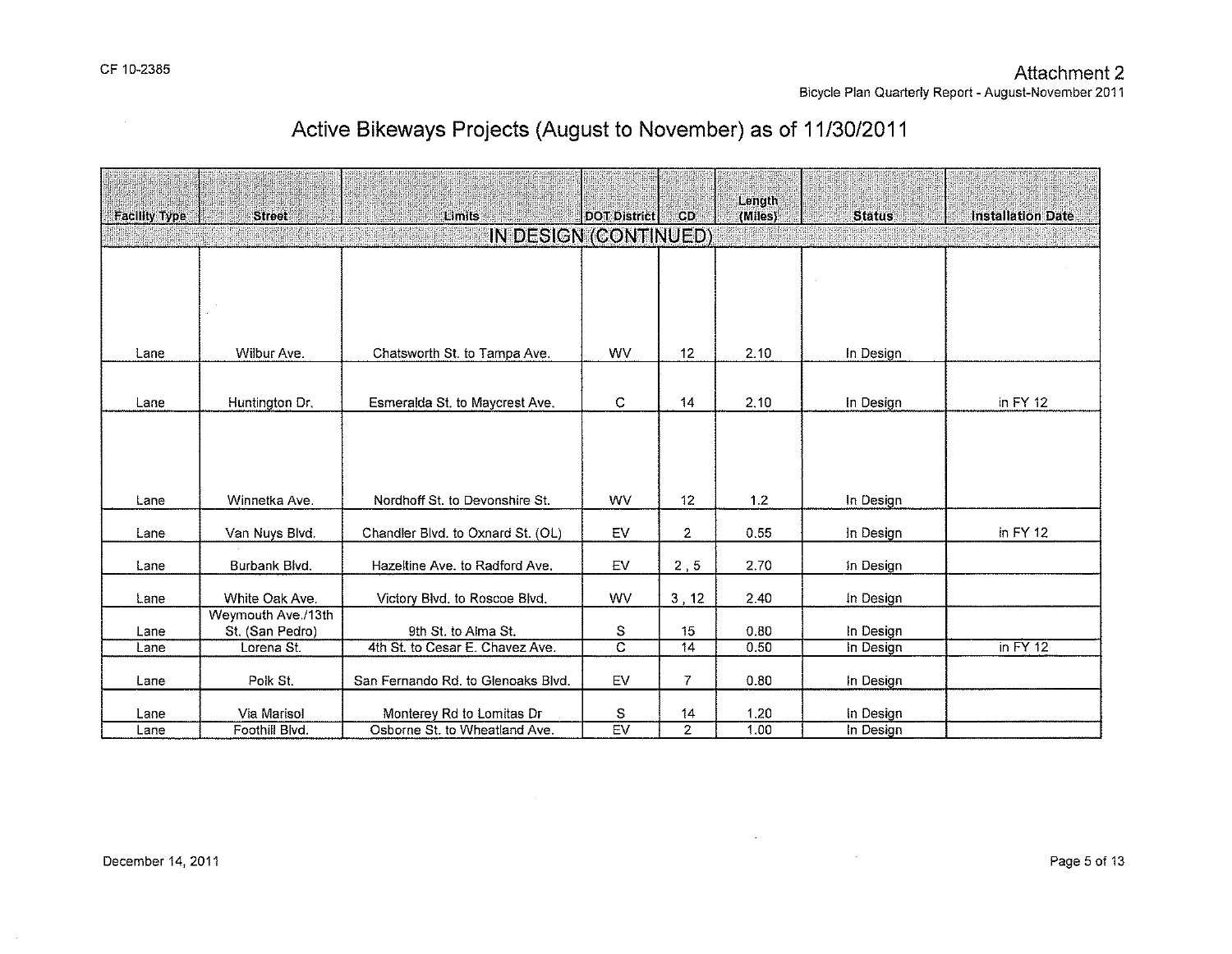$\sim$ 

## **Active Bikeways Projects (August to November) as of 11/30/2011**

| <b>Facility Type</b> | <b>Street</b>                                    | Limits                                 | DOT District | CD.   | Length<br>(Miles) | <b>Status</b> | <b>Installation Date</b> |  |  |  |
|----------------------|--------------------------------------------------|----------------------------------------|--------------|-------|-------------------|---------------|--------------------------|--|--|--|
|                      |                                                  | IN DESIGN (CONTINUED)                  |              |       |                   |               |                          |  |  |  |
|                      |                                                  |                                        |              |       |                   |               |                          |  |  |  |
|                      |                                                  |                                        |              |       |                   |               |                          |  |  |  |
|                      |                                                  |                                        |              |       |                   |               |                          |  |  |  |
|                      |                                                  |                                        |              |       |                   |               |                          |  |  |  |
| Lane                 | 48th St.                                         | Crenshaw Blvd. to Normandie Ave.       | S            | 8     | 1.75              | In Design     |                          |  |  |  |
|                      |                                                  |                                        |              |       |                   |               |                          |  |  |  |
|                      |                                                  |                                        |              |       |                   |               |                          |  |  |  |
|                      |                                                  |                                        |              |       |                   |               |                          |  |  |  |
| Lane                 | Manchester Ave.                                  | Sepulveda Blvd. to Osage Ave.          | W            | 11    | 1.00              | In Design     |                          |  |  |  |
|                      |                                                  |                                        |              |       |                   |               |                          |  |  |  |
|                      |                                                  |                                        |              |       |                   |               |                          |  |  |  |
|                      |                                                  |                                        |              |       |                   |               |                          |  |  |  |
|                      |                                                  |                                        |              |       |                   |               |                          |  |  |  |
|                      | Imperial Hwy.                                    |                                        |              |       |                   |               |                          |  |  |  |
| Lane                 |                                                  | Pershing Dr. to 2000' W/O Pershing Dr. | W            | 11    | 0.38              | In Design     |                          |  |  |  |
| Lane                 | Sepulveda Blvd. Bike<br>Lanes                    | Skirball Ctr. Dr. to Bel Air Crest Rd. | W            | 5, 11 | 1.2               | In Design     |                          |  |  |  |
|                      |                                                  |                                        |              |       |                   |               |                          |  |  |  |
|                      |                                                  |                                        |              |       |                   |               |                          |  |  |  |
| Lane                 | Riverside Dr.                                    | Van Nuys Blvd. to Tyrone Ave.          | EV           | 2     | 0.3               | In Design     |                          |  |  |  |
|                      | <b>SUBTOTAL (BIKE LANES IN DESIGN):</b><br>40.25 |                                        |              |       |                   |               |                          |  |  |  |

 $\sim 100$  km s  $^{-1}$ 

 $\sim 10^{11}$  km s  $^{-1}$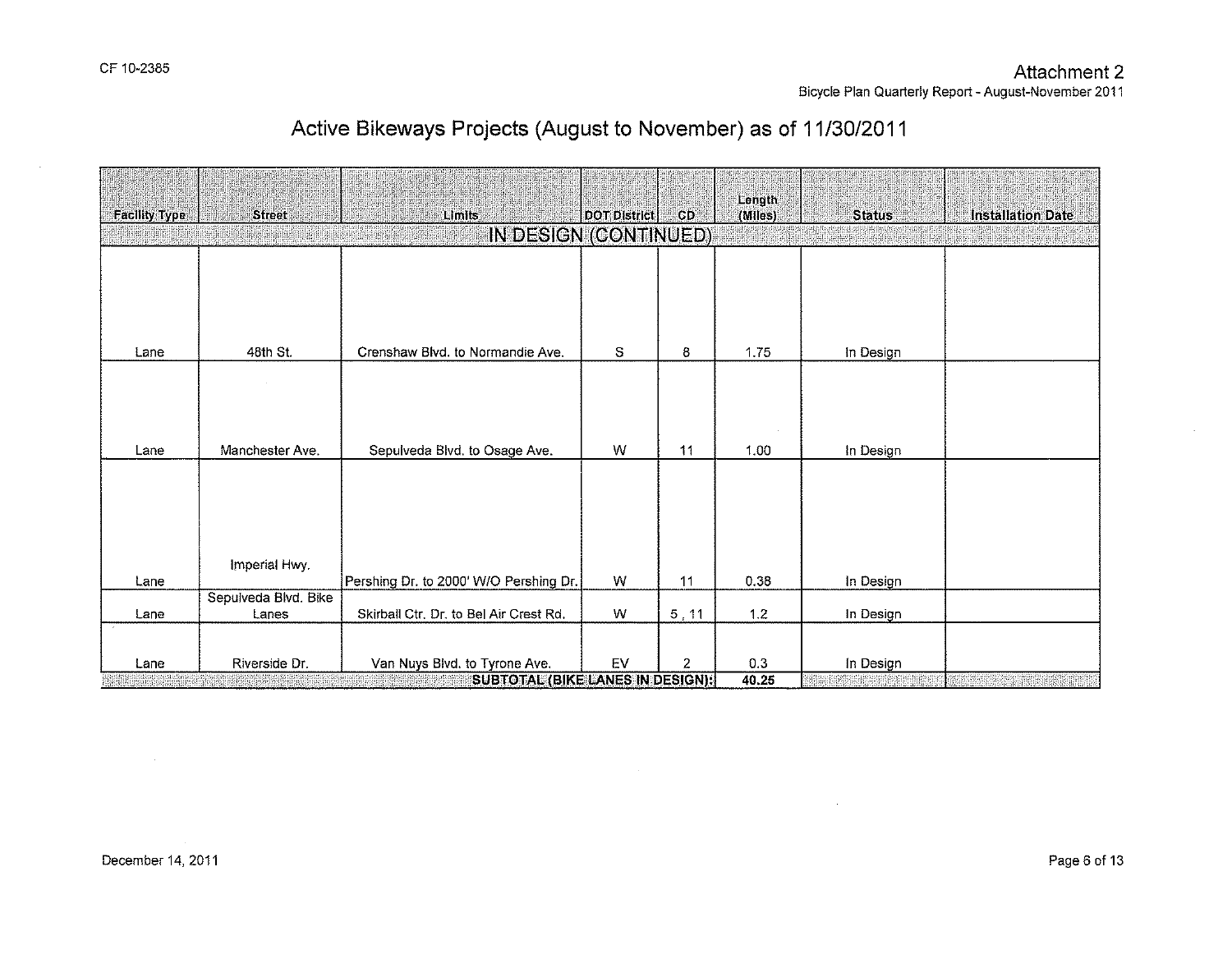| <b>Facility Type</b> | <b>Street</b>                                            | Limits                                            | DOT District | CD.         | Length<br>(Miles) | <b>Status</b>                                                   | <b>Installation Date</b>                     |
|----------------------|----------------------------------------------------------|---------------------------------------------------|--------------|-------------|-------------------|-----------------------------------------------------------------|----------------------------------------------|
|                      |                                                          | CONCEPTUAL PROJECTS NEEDING FURTHER ENVIRONMENTAL |              |             |                   | <b>REVIEW</b>                                                   |                                              |
| Lane                 | Venice Blvd.                                             | Crenshaw Blvd. to Main St.                        |              | 1, 9,<br>10 | 4.00              | Concepts being studied<br>for level of environmental<br>review. | Years 2 and 3 of Five Year<br>Implementation |
| Lane                 | Cahuenga<br>Blvd./Cahuenga Blvd.<br>E./Cahuenga Blvd. W. | Odin St. to Lankershim Blvd.                      | <b>HW</b>    | 4           | 3.80              | Concepts being studied<br>for level of environmental<br>review. |                                              |
| Lane                 | Barham Blvd.                                             | Forest Lawn Dr. to Cahuenga Blvd.                 |              | 4           | 1.10              | Concepts being studied<br>for level of environmental<br>review. |                                              |
| Lane                 | Lankershim Blvd.                                         | Cahuenga Blvd, to Chandler Blvd.                  |              | 4           | 2.40              | Concepts being studied<br>for level of environmental<br>review. |                                              |
| Lane                 | Main St.                                                 | 9th St, to Cesar E, Chavez Ave.                   | C            | 9,14        | 1.50              | Concepts being studied<br>for level of environmental<br>review. |                                              |
| Lane                 | Sunset Blvd.                                             | Douglas St. to Figueroa St.                       | C            | 1           | 0.90              | Concepts being studied<br>for level of environmental<br>review. |                                              |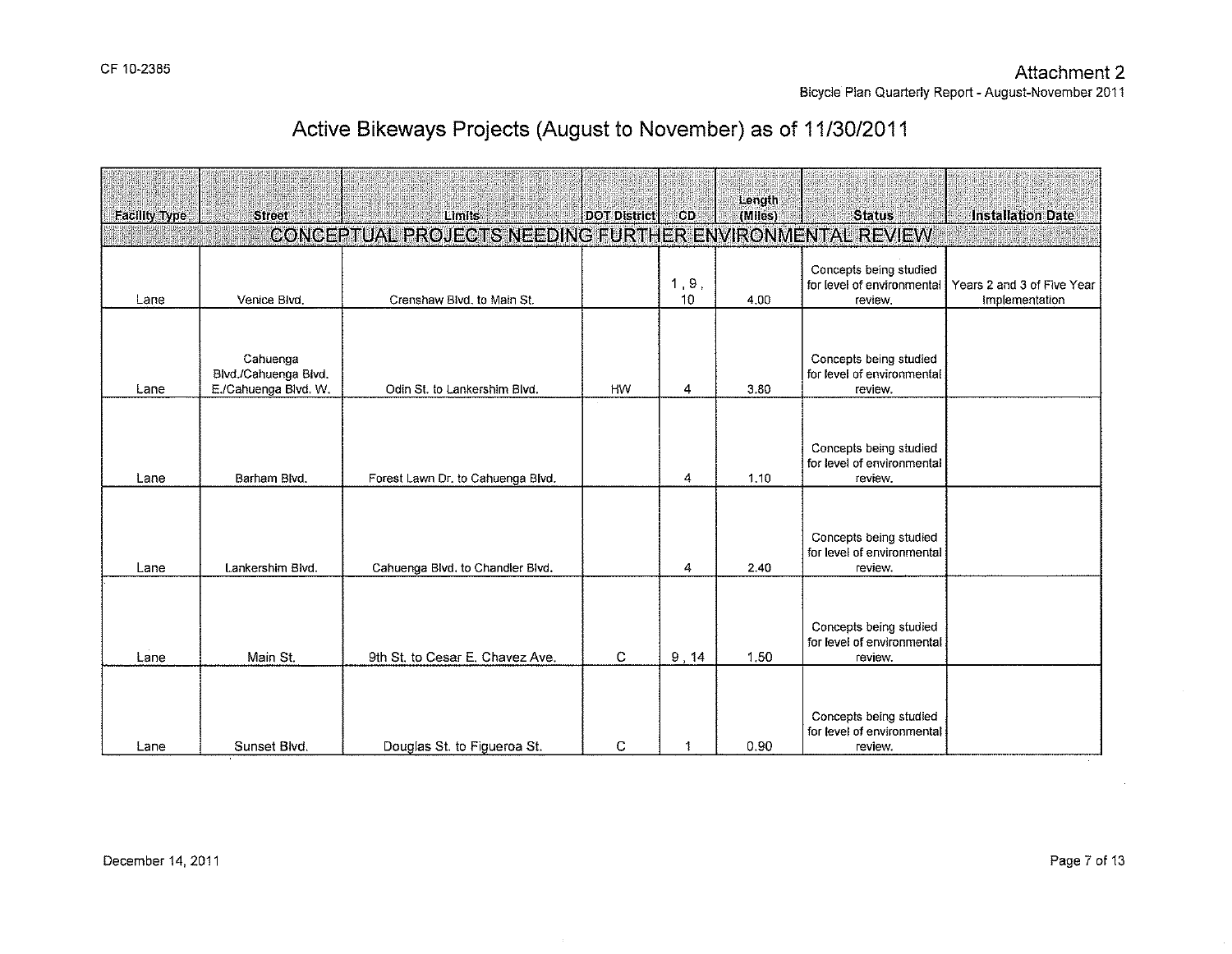$\mathcal{L}^{\mathcal{L}}$ 

Bicycle Plan Quarterly Report- August-November 2011

 $\sim 10^7$ 

 $\sim$ 

| <b>Facility Type</b> | <b>Street</b>                   | Limits                                                               | DOT District | CD                        | Length<br>(Miles) | <b>Status</b>                                                   | <b>Installation Date</b> |
|----------------------|---------------------------------|----------------------------------------------------------------------|--------------|---------------------------|-------------------|-----------------------------------------------------------------|--------------------------|
|                      |                                 | CONCEPTUAL PROJECTS NEEDING FURTHER ENVIRONMENTAL REVIEW (CONTINUED) |              |                           |                   |                                                                 |                          |
| Lane                 | Cesar E. Chavez Ave.            | Figueroa St. to Mission Rd.                                          | C            | 1, 14                     | 1.30              | Concepts being studied<br>for level of environmental<br>review. |                          |
| Lane                 | Mission Rd.                     | Cesar E. Chavez Ave. to Soto St.                                     | C            | 1, 14                     | 2.40              | Concepts being studied<br>for level of environmental<br>review. |                          |
| Lane                 | North Figueroa St.              | San Fernando Rd. to Colorado Blvd.                                   | C            | 1, 14                     | 5.10              | Concepts being studied<br>for level of environmental<br>review. |                          |
| Lane                 | 7th St.                         | Figueroa St. to Soto St.                                             | C            | 9, 14                     | 2.90              | Concepts being studied<br>for level of environmental<br>review. |                          |
| Lane                 | Martin Luther King Jr.<br>Blvd. | Marlton Ave. to Figueroa St.                                         | S            | $\bf 8$ , $\bf 9$ ,<br>10 | 3.20              | Concepts being studied<br>for level of environmental<br>review. |                          |
| Lane                 | Vermont Ave.                    | Venice Blvd. to Wilshire Blvd.                                       | С            | 1, 10                     | 1.20              | Concepts being studied<br>for level of environmental<br>review. |                          |

 $\hat{\theta}$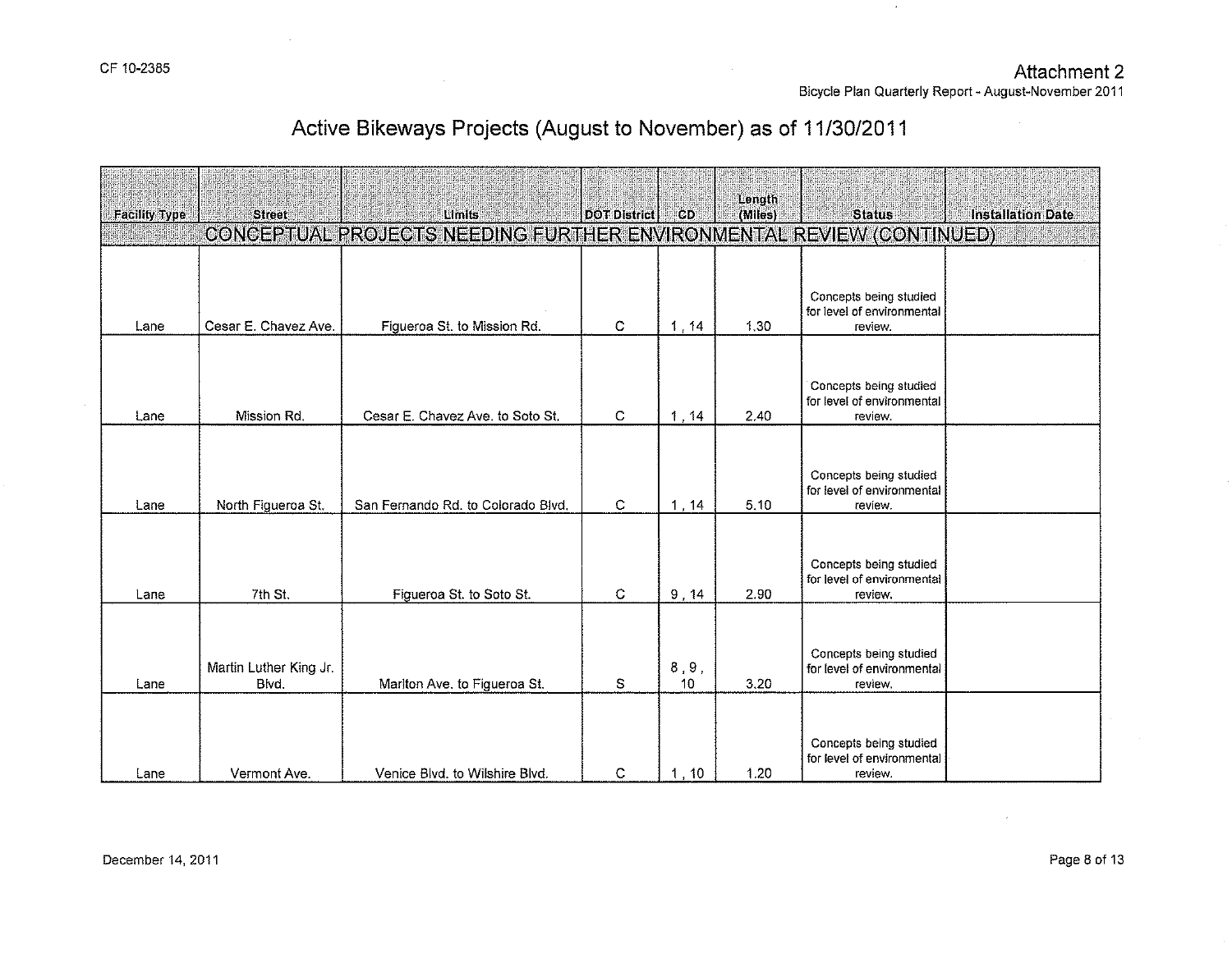Bicycle Plan Quarterly Report- August-November 2011

# Active Bikeways Projects (August to November) as of 11/30/2011

| <b>Facility Type</b> | <b>Street</b>   | Limits                                                               | <b>DOT District</b>           | <b>CD</b> | Length<br>(Miles) | <b>Status</b>                                                   | <b>Installation Date</b> |
|----------------------|-----------------|----------------------------------------------------------------------|-------------------------------|-----------|-------------------|-----------------------------------------------------------------|--------------------------|
|                      |                 | CONCEPTUAL PROJECTS NEEDING FURTHER ENVIRONMENTAL REVIEW (CONTINUED) |                               |           |                   |                                                                 |                          |
|                      |                 |                                                                      |                               |           |                   | Concepts being studied<br>for level of environmental            |                          |
| Lane                 | Westwood Blvd.  | Santa Monica Blvd. to Malcom Ave.                                    | W                             | 5         | 1,7               | review.                                                         |                          |
| Lane                 | Bundy Dr.       | San Vicente Blvd, to Stanwood Dr.                                    | w                             | 11        | 3,2               | Concepts being studied<br>for level of environmental<br>review. |                          |
|                      |                 |                                                                      |                               |           |                   |                                                                 |                          |
| Lane                 | Centinela Ave.  | Stanwood Dr. to Culver City Limit (at<br>Washington Pl.)             | W                             | 11        | 1.3               | Concepts being studied<br>for level of environmental<br>review. |                          |
| Lane                 | Sepulveda Blvd. | National Blvd. to City/County Limit JNO<br>Ohio Ave.                 | W                             | 5         | 2.1               | Concepts being studied<br>for level of environmental<br>review. |                          |
| Lane                 | Colorado Blvd.  | Glendale City Limit (200' E/O Lincoln<br>Ave.) to Ave. 64            | C                             | 14        | 3                 | Concepts being studied<br>for level of environmental<br>review. |                          |
|                      |                 |                                                                      |                               |           | 0.80              | Concepts being studied<br>for level of environmental            |                          |
| Lane                 | Woodley Ave.    | Stagg St. to Chase St.                                               | EV<br>SUBTOTAL (CONCEPTUAL) { | 6, 12     | 41.90             | review.<br>etaalanana                                           |                          |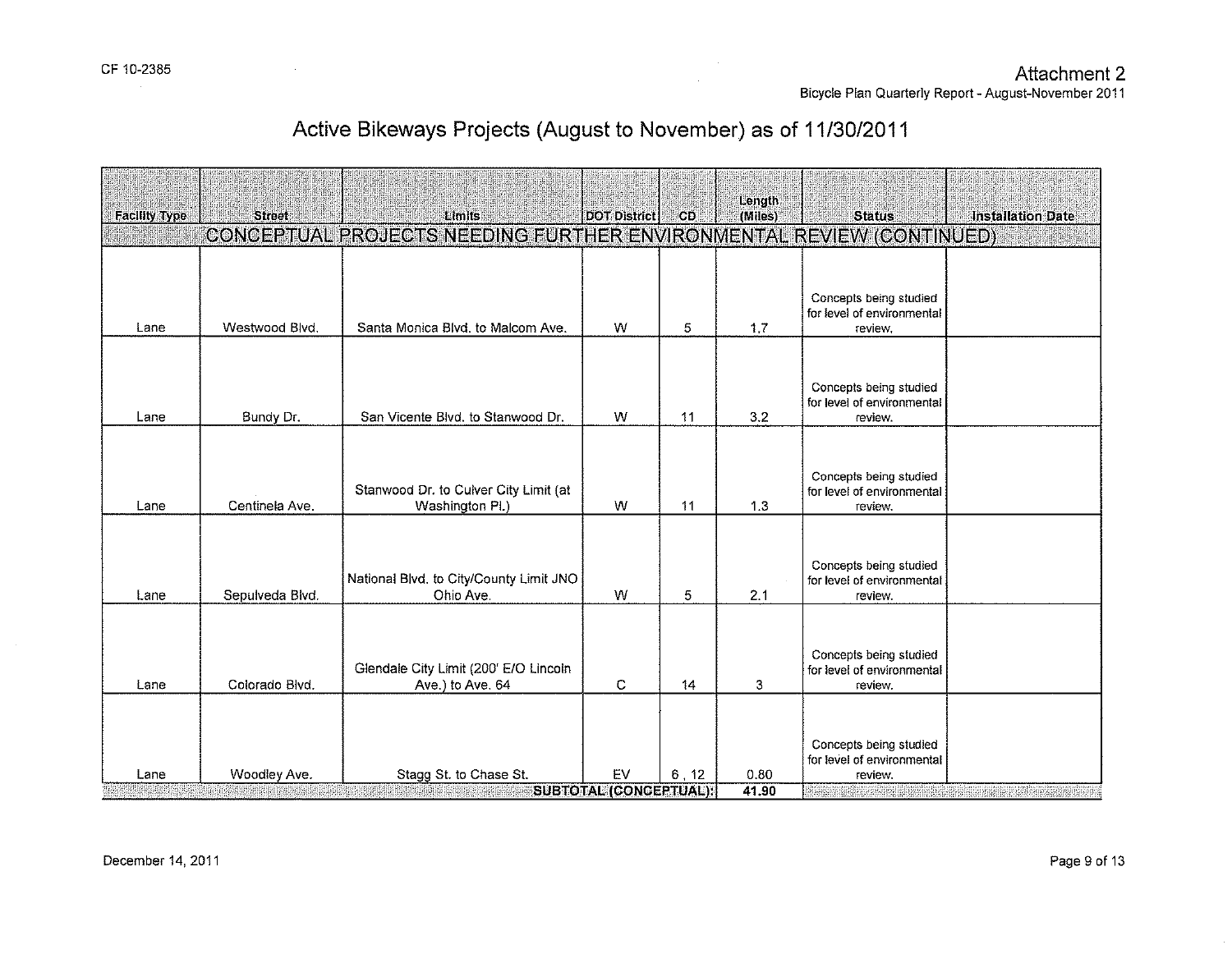$\sim 10$ 

# **Active Bikeways Projects (August to November) as of 11/30/2011**

| <b>Facility Type</b>                      | <b>Street</b>     | Limits                                                                               | <b>DOT District</b> | <b>CD</b> | Length<br>(Miles) | <b>Status</b>             | <b>Installation Date</b> |
|-------------------------------------------|-------------------|--------------------------------------------------------------------------------------|---------------------|-----------|-------------------|---------------------------|--------------------------|
|                                           |                   | <b>BIKEFRIENDLY STREETS</b>                                                          |                     |           |                   |                           |                          |
| Bicycle Friendly<br><b>Streets</b>        | 4th St. BFS       | [Intersections: Highland Ave., Rossmore]<br>Ave., Norton Ave., New Hampshire<br>Ave. | <b>HW</b>           | 4         | 3.60              | In Progress               | in $FY$ 12               |
| <b>Bicycle Friendly</b><br><b>Streets</b> | Westholme Ave BFS | Santa Monica Blvd, to Wilshire Blvd.                                                 | W                   | 11        | O.                | In Progress               |                          |
| <b>Bicycle Friendly</b><br><b>Streets</b> | Yucca St. BFS     | Highland Ave. to Cahuenga Blvd.                                                      | <b>HW</b>           | 4, 13     | 0.6               | In Progress               |                          |
|                                           |                   | SUBTOTAL (BIKE-FRIENDLY STREETS))                                                    |                     |           | 3.60              | <b>ARRAHANANG MANGYAR</b> |                          |

 $\mathcal{L}$ 

 $\ddot{\phantom{a}}$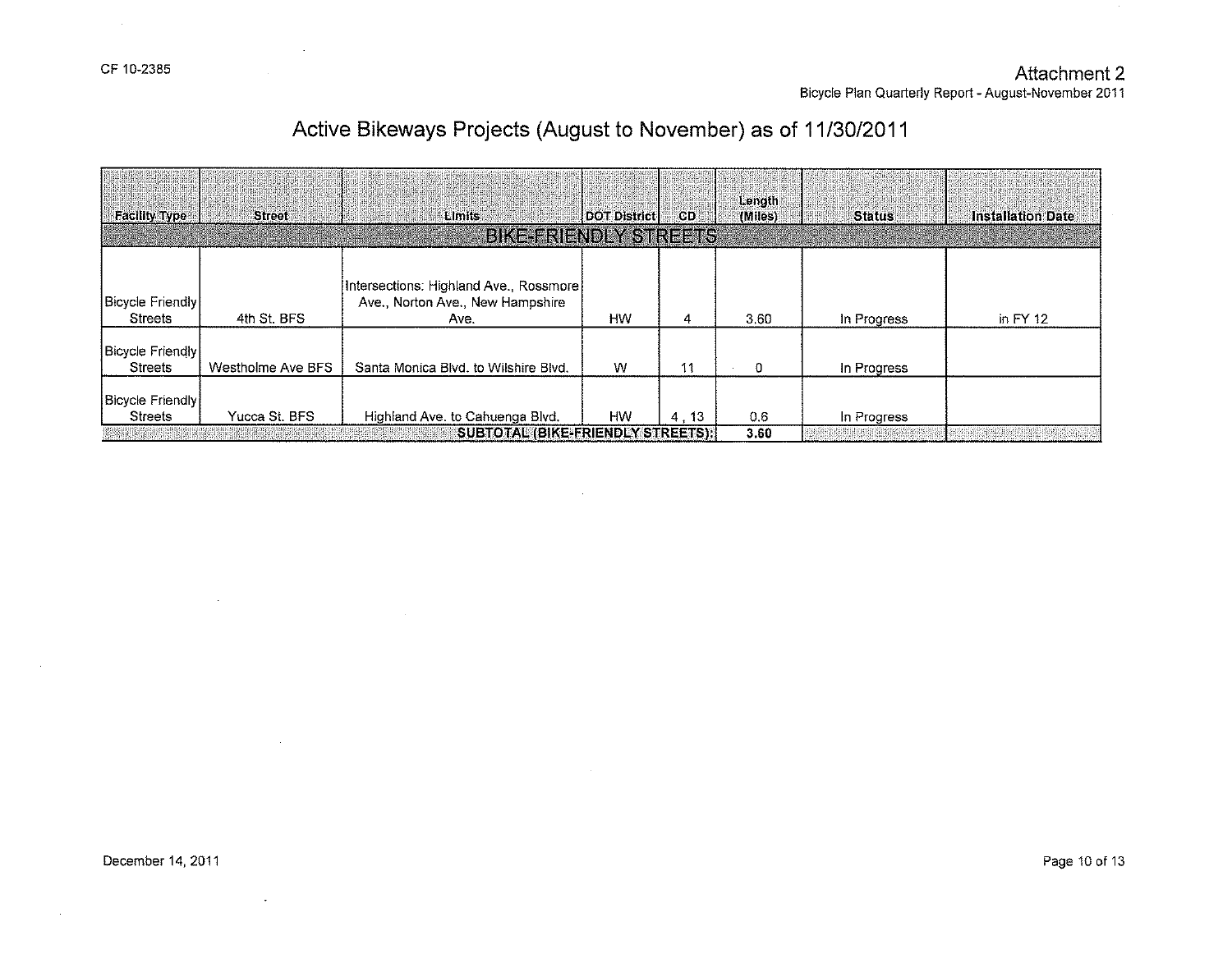| <b>Facility Type</b> | <b>Street</b>       | Limits                                  | DOT District | CD                    | Length<br>(Miles) | <b>Status</b> | <b>Installation Date</b> |  |  |  |  |
|----------------------|---------------------|-----------------------------------------|--------------|-----------------------|-------------------|---------------|--------------------------|--|--|--|--|
|                      | <b>SHARROWS</b>     |                                         |              |                       |                   |               |                          |  |  |  |  |
| Sharrows             | Arden Blvd.         | Wilshire Blvd, to Arden Pl.             | <b>HW</b>    | 4                     | 1.4               | Installed     | Oct 1 and 2, 2011        |  |  |  |  |
| Sharrows             | Arden Pl.           | Arden Blvd, to Rossmore Ave.            | <b>HW</b>    | 4                     | 0.05              | Installed     | Oct 1 and 2, 2011        |  |  |  |  |
| Sharrows             | Vine St.            | Melrose Ave, to Yucca St.               | HW           | 4,13                  | 1.4               | Installed     | Oct 1 and 2, 2011        |  |  |  |  |
| Sharrows             | Yucca St.           | Cahuenga Blvd. to Vine St.              | <b>HW</b>    | 4, 13                 | 0.2               | Installed     | Oct 1 and 2, 2011        |  |  |  |  |
| Sharrows             | Fountain Ave.       | La Brea Ave. to Bronson Ave.            | <b>HVV</b>   | 4, 13                 | 1.5               | Installed     | Oct 1 and 2, 2011        |  |  |  |  |
| Sharrows             | Fountain Ave.       | Van Ness Ave, to Western Ave.           | <b>HW</b>    | 4, 13                 | 0.4               | Installed     | Oct 1 and 2, 2011        |  |  |  |  |
| Sharrows             | La Mirada Ave.      | Bronson Ave. to Van Ness Ave.           | <b>HW</b>    | 13                    | 0.1               | Installed     | Oct 1 and 2, 2011        |  |  |  |  |
| Sharrows             | Bronson Ave.        | La Mirada Ave. to Fountain Ave.         | HW           | 13                    | 0.04              | Installed     | Oct 1 and 2, 2011        |  |  |  |  |
| <b>Sharrows</b>      | Van Ness Ave.       | La Mirada Ave. to Fountain Ave.         | <b>HW</b>    | 13                    | 0.06              | Installed     | Oct 1 and 2, 2011        |  |  |  |  |
| Sharrows             | Laurel Canyon Blvd. | Hamlin St. to Oxnard St.                | EV           | $\mathbf{2}^{\prime}$ | 0.6               | Installed     | Oct 1 and 2, 2011        |  |  |  |  |
| Sharrows             | McConnell Ave.      | Ballona Creek Bike Path to Culver Blvd. | W            | 11                    | 0.3               | Installed     | Oct 1 and 2, 2011        |  |  |  |  |
| Sharrows             | Motor Ave.          | Manning Ave. to Monte Mar Dr.           | w            | 11                    | 0.9               | Installed     | Oct 1 and 2, 2011        |  |  |  |  |
| <b>Sharrows</b>      | Motor Ave.          | Venice Blvd, to National Blvd.          | W            | 5, 10,<br>11          | 0.7               | Installed     | Oct 1 and 2, 2011        |  |  |  |  |
| Sharrows             | North Venice Blvd.  | Ocean Front Walk to Venice Wy.          | w            | 11                    | 0.4               | Installed     | Oct 1 and 2, 2011        |  |  |  |  |

 $\sim 100$ 

 $\mathcal{A}$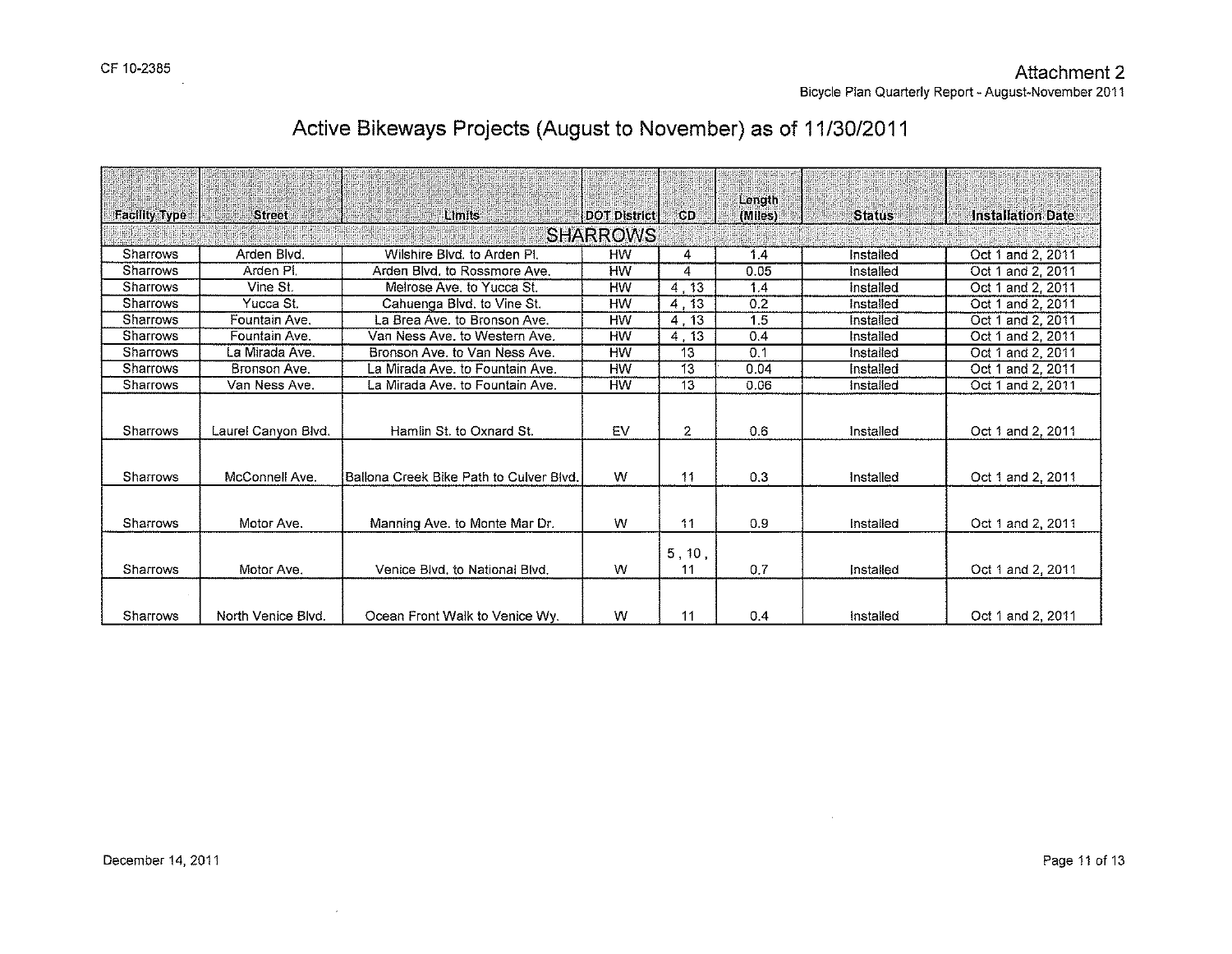Bicycle Plan Quarterly Report- August-November 2011

# Active Bikeways Projects (August to November) as of 11/30/2011

| <b>Facility Type</b>        | <b>Street</b>      | Limits                                                | DOT District                             | CD.            | Length<br>(Miles) | <b>Status</b> | <b>Installation Date</b> |  |  |
|-----------------------------|--------------------|-------------------------------------------------------|------------------------------------------|----------------|-------------------|---------------|--------------------------|--|--|
| <b>SHARROWS (CONTINUED)</b> |                    |                                                       |                                          |                |                   |               |                          |  |  |
|                             |                    |                                                       |                                          |                |                   |               |                          |  |  |
| <b>Sharrows</b>             | Polk St.           | Sunrise Ridge Rd. to San Fernando Rd.                 | EV                                       | 7              | 0,4               | Installed     | Oct 1 and 2, 2011        |  |  |
| Sharrows                    | State St.          | 4th St. to Cesar E. Chavez Ave.                       | С                                        | $\vert$ 4      | 0.5               | Installed     | Oct 1 and 2, 2011        |  |  |
| Sharrows                    | Breed St.          | 4th St. to Cesar E. Chavez Ave.                       | С                                        | 14             | 0.5               | Installed     | Oct 1 and 2, 2011        |  |  |
| Sharrows                    | Mott St.           | 4th St. to Cesar E. Chavez Ave.                       | C                                        | 14             | 0.5               | Installed     | Oct 1 and 2, 2011        |  |  |
| Sharrows                    | 51st St.           | Hoover St. to Long Beach Ave.                         | $\mathbb S$                              | 9              | 2,6               | Installed     | Oct 1 and 2, 2011        |  |  |
| Sharrows                    | Colden St.         | Vermont Ave. to Clovis Ave.                           | S                                        | 8              | 1.75              | Installed     | Oct 1 and 2, 2011        |  |  |
| Sharrows                    | Astoria St.        | San Fernando Rd. to Foothill Blvd.                    | EV                                       | $\overline{7}$ | 1.5               | Installed     | Oct 1 and 2, 2011        |  |  |
| Sharrows                    | Redondo Blvd.      | Jefferson Bivd, to La Brea Ave.                       | C                                        | 10             | 2.3               | Installed     | Oct 1 and 2, 2011        |  |  |
| Sharrows                    | Gayley Ave.        | Landfair Ave. (near Veteran Ave.) to Le<br>Conte Ave. | W                                        | 5              | 0.7               | Installed     | Oct 1 and 2, 2011        |  |  |
| <b>Sharrows</b>             | Heliotrope Dr.     | Santa Monica Blvd. to Rosewood Ave.                   | HW                                       | 13             | 0.8               | Installed     | Oct 1 and 2, 2011        |  |  |
| Sharrows                    | Rosewood Ave.      | Heliotrope Dr. to New Hampshire Ave.                  | HW                                       | 13             | 0.1               | installed     | Oct 1 and 2, 2011        |  |  |
| Sharrows                    | New Hampshire Ave. | Rosewood Ave. to 4th St.                              | <b>HW</b><br><b>SUBTOTAL (SHARROWS):</b> | 4.13           | 0.8<br>20.50      | Installed     | Oct 1 and 2, 2011        |  |  |